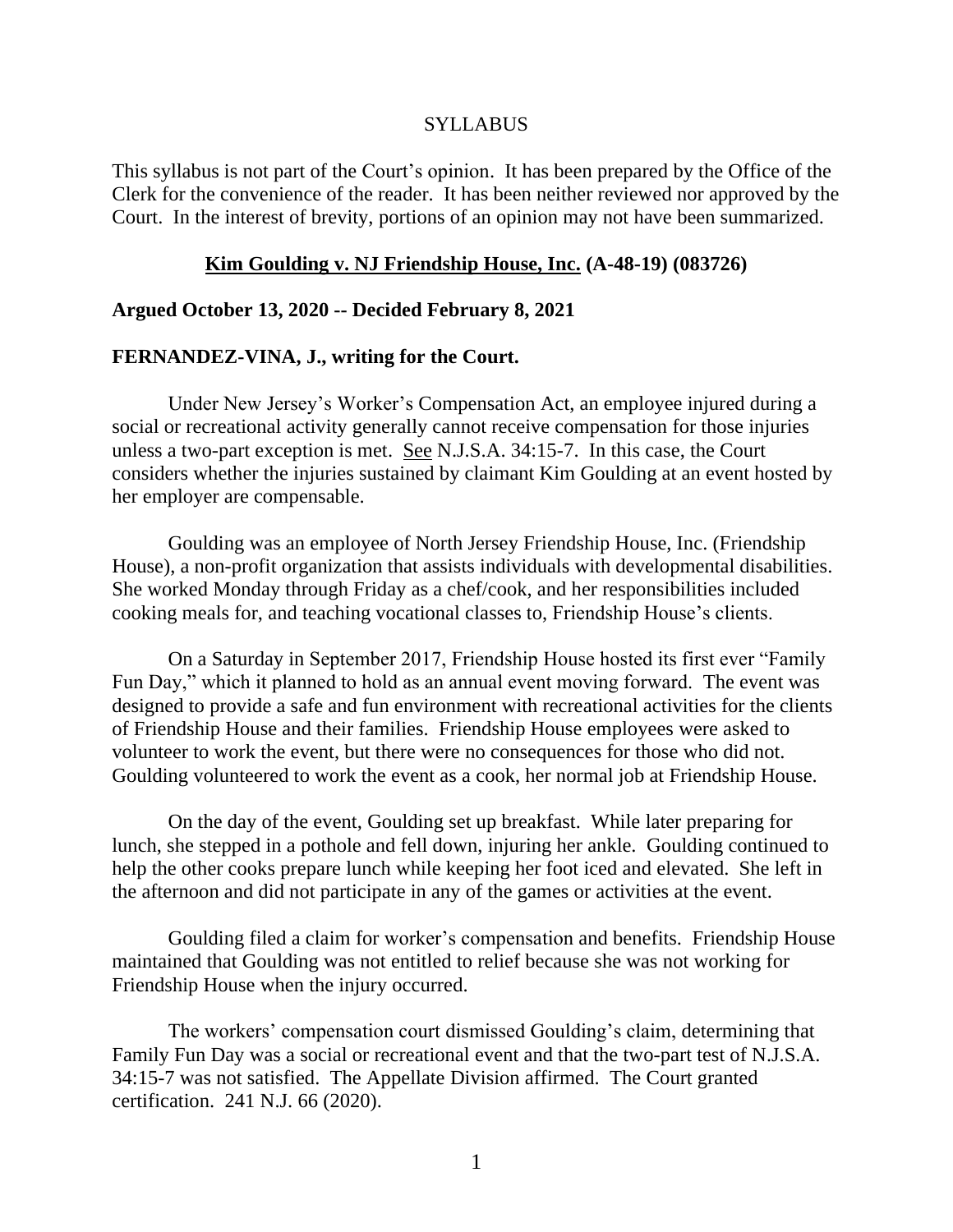**HELD:** The injury sustained by Kim Goulding while volunteering at her employersponsored event is compensable because, as to Goulding, the event was not a social or recreational activity. Even if N.J.S.A. 34:15-7 was applicable here, Goulding would still have satisfied the two-part exception set forth in that statute. Her role at the event, which was planned to be held annually, was the same as her role as an employee, and but for her employment at Friendship House, Goulding would not have been asked to volunteer and would not have been injured. Thus, Goulding's injury was "a regular incident of employment." See ibid. Additionally, Friendship House received a benefit from Family Fun Day "beyond improvement in employee health and morale." See ibid. The event was not a closed event for the Friendship House team. Rather, it was an outreach event to celebrate and benefit Friendship House's clients, creating goodwill in the community.

1. The Worker's Compensation Act is humane social legislation that is liberally construed to implement the legislative policy of affording coverage to as many workers as possible. Originally, the Act did not mention "recreational or social activities," and compensability depended instead on whether accidents arose "out of and in the course of employment." In Tocci v. Tessler & Weiss, Inc., the Court found that injuries sustained during a lunchtime softball game were compensable because the employer "approved and encouraged" the game, which quickly "became a customary" activity and "was thereafter as incidental to the employment" as lunch, coffee or cigarette breaks. 28 N.J. 582, 593 (1959). And in Complitano v. Steel & Alloy Tank Co., , the Court found compensable an injury sustained in an after-hours, off-premises softball game, where the employer's sponsorship of the team was "substantially motivated" by the "intangible benefit[s]" the company received such as "promotion of the company's good name before the general public" and "heightened prestige and civic status" in the community. See 34 N.J. 300 (adopting 63 N.J. Super. 444, 467, 469 (Conford, J.A.D., dissenting)). (pp. 11-15)

2. Under N.J.S.A. 34:15-7, added to the Act in 1979, an injury "arising out of and in the course of employment" is not compensable if it is sustained during "recreational or social activities" unless a two-part exception applies. Accordingly, when an employer defends against a claim by asserting that the employee was injured during a "recreational or social activit[y,]" a court must first consider whether the activity was, in fact, "recreational or social" within the meaning of the statute. If the activity was not recreational or social in nature, then the employer may not invoke that exception to compensation. (pp. 15-17)

3. The Act does not define "social or recreational activity." The Court has underscored the ambiguity of that label, noting that "from the perspective of an employee, the meaning of the phrase 'recreational or social activities' is not self-evident." Lozano v. Frank DeLuca Constr. 178 N.J. 513, 522 (2004). In Lozano, the Court held that "when an employer compels an employee's participation in an activity generally viewed as recreational or social in nature, the employer thereby renders that activity work-related as a matter of law." Id. at 518. Significantly, however, the Lozano Court did not find that non-compulsory activities are always "recreational or social activities." Determination of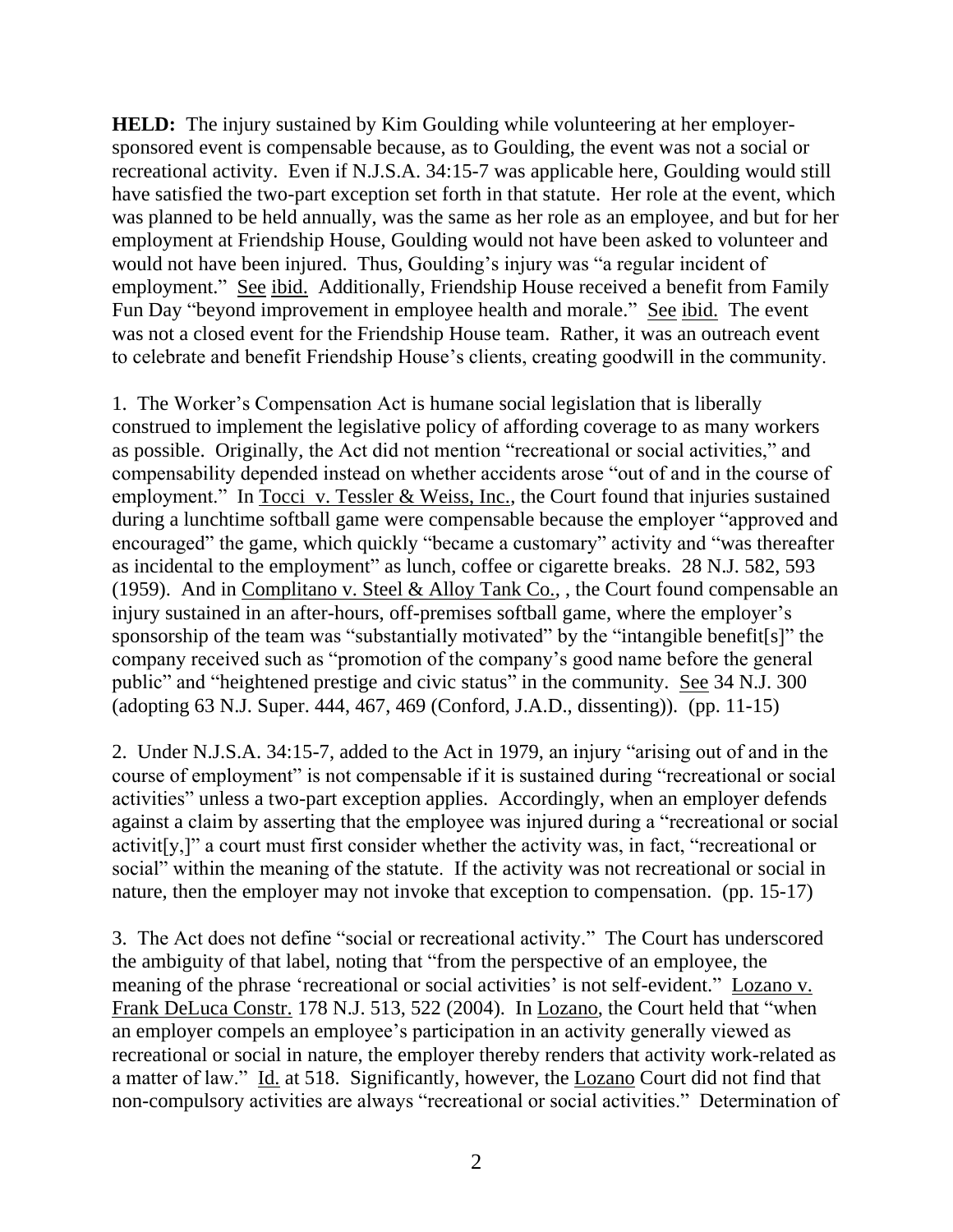whether a non-compulsory activity is a recreational or social activity within the meaning of the statute thus remains a fact-intensive and case-specific inquiry. (pp. 17-20)

4. Here, the Court disagrees that Goulding's volunteering at Family Fun Day was a social or recreational activity. If an employer-sponsored event is designed with the purpose of benefitting the employer's clients, and an employee volunteers to help facilitate the event, the event cannot be deemed a social or recreational activity as to that employee. N.J.S.A. 34:15-7 applies to "recreational or social activities" -- not "recreational or social events." It is the nature of Goulding's activities at the event that determine compensability, just as employee compulsion -- not the character of the event -- determined compensability in Lozano. Family Fun Day, as to Goulding, was not a social or recreational activity. And, because Friendship House has advanced no other applicable exception under the Act, Goulding's injuries are compensable. (pp. 20-22)

5. The Court adds that Goulding would be entitled to compensation under N.J.S.A. 34:15-7's two-part test even if her volunteer work at Family Fun Day could be deemed a recreational or social activity: her injury was sustained during an activity that (1) was a "regular incident of employment" and (2) "produce[d] a benefit to the employer beyond improvement in employee health and morale." (p. 22)

6. As to the first prong, the Court distinguishes Sarzillo v. Turner Construction Co., where the Court rejected a claim for injuries sustained during a lunchtime game the employer did not "contribute to, participate in, or encourage." 101 N.J. 114, 121-22 (1985). Here, Goulding would not have attended the event and been injured but for Friendship House's request for volunteers. Moreover, the event took place on the Friendship House property, and it was organized and sponsored by Friendship House and advertised by Friendship House to its clients. Further, Family Fun Day -- designed to be a recurring "annual" event -- can be considered "customary" and was sufficiently related to the employment, see Tocci, 28 N.J. at 593, particularly for Goulding, who volunteered to cook at the event in keeping with her regular role at Friendship House. (pp. 22-25)

7. As to the second prong, any benefit the event had to employee health and morale was incidental to the event, not the driving force behind it. Through Family Fun Day, with its stated purpose of celebrating clients, their families, and the community, Friendship House received "intangible benefits" including fostering goodwill in the community, like the employer in Complitano. And the experience enjoyed at Family Fun Day by the clients and their families -- the very people Friendship House has made it its mission to serve - is a separate benefit in and of itself. (pp. 25-27)

# **REVERSED and REMANDED to the worker's compensation court.**

# **CHIEF JUSTICE RABNER and JUSTICES LaVECCHIA, ALBIN, PATTERSON, SOLOMON, and PIERRE-LOUIS join in JUSTICE FERNANDEZ-VINA's opinion.**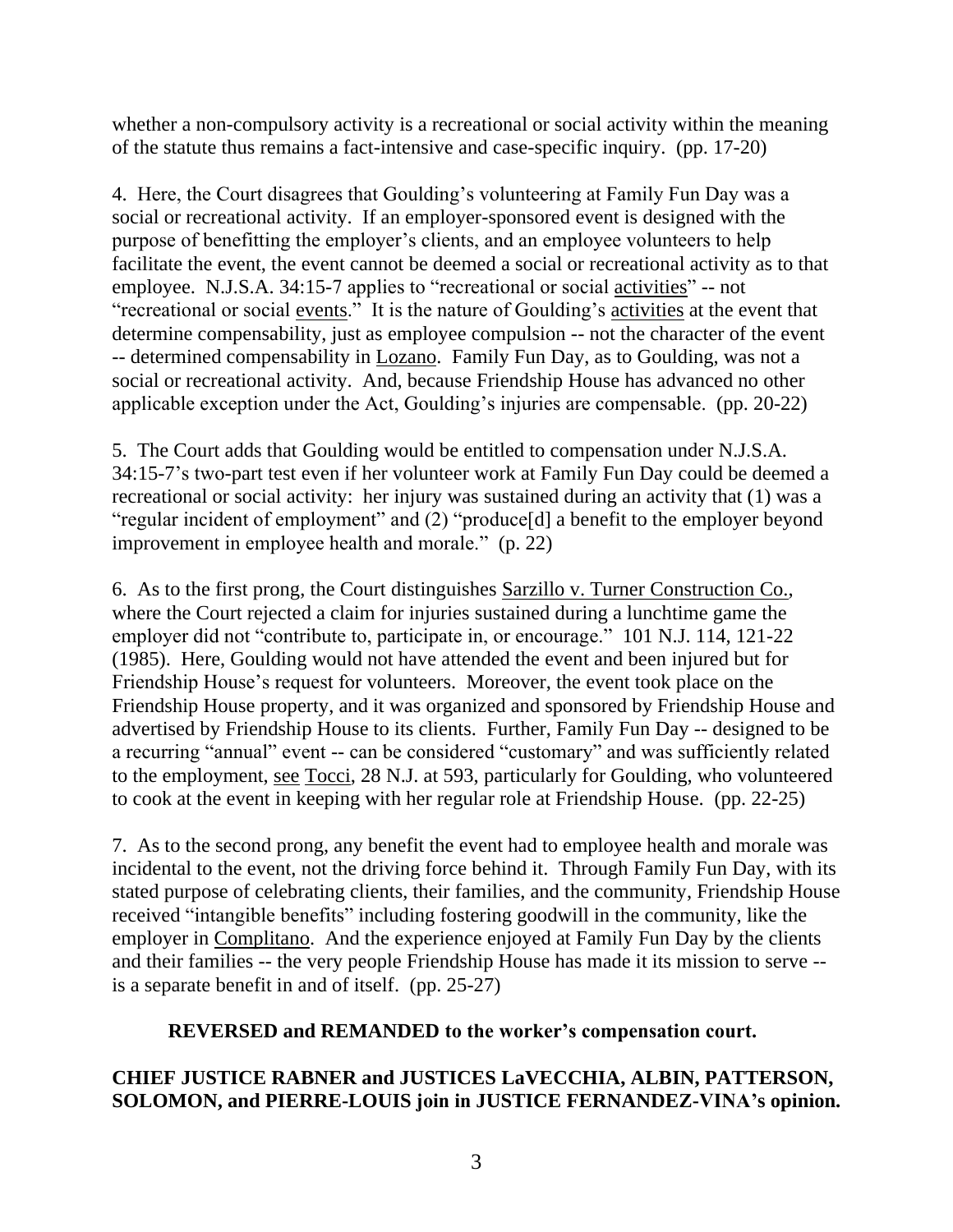# SUPREME COURT OF NEW JERSEY

A-48 September Term 2019

# 083726

Kim Goulding,

# Petitioner-Appellant,

v.

NJ Friendship House, Inc.,

Respondent-Respondent.

| On certification to the Superior Court, |  |
|-----------------------------------------|--|
| Appellate Division.                     |  |

| Argued           |  |  |  |
|------------------|--|--|--|
| October 13, 2020 |  |  |  |

Decided February 8, 2021

Richard A. Grodeck argued the cause on behalf of appellant (Piro, Zinna, Cifelli, Paris & Genitempo, attorneys; Richard A. Grodeck, on the brief).

James E. Santomauro argued the cause on behalf of respondent (Biancamano & DiStefano, attorneys; James E. Santomauro, on the brief).

JUSTICE FERNANDEZ-VINA delivered the opinion of the Court.

Under New Jersey's Worker's Compensation Act, an employee injured

during a social or recreational activity generally cannot receive compensation

for those injuries. See N.J.S.A. 34:15-7. However, the Act provides an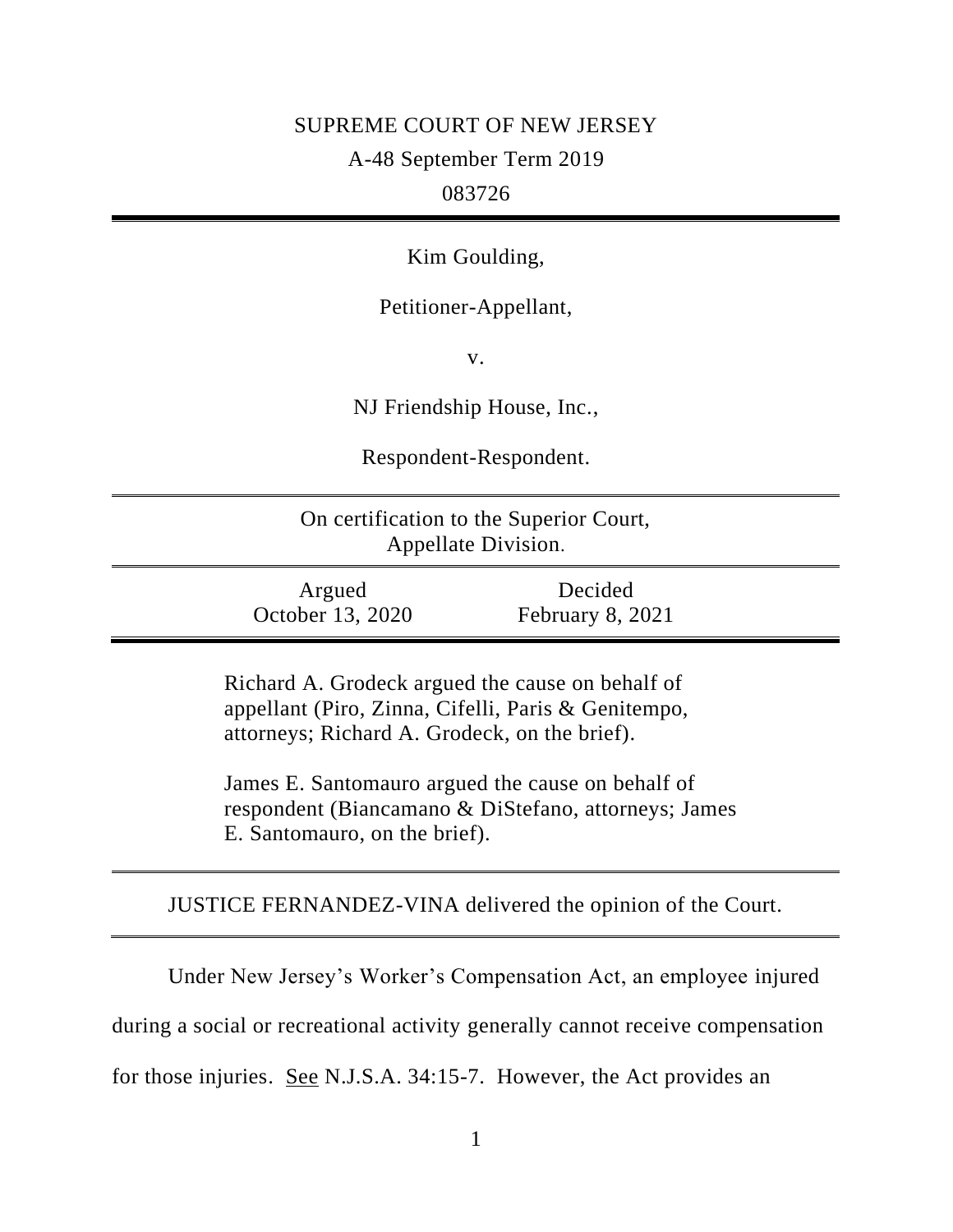exception to that general rule and expressly permits compensation "when such recreational or social activities [(1)] are a regular incident of employment and  $[(2)]$  produce a benefit to the employer beyond improvement in employee health and morale." Ibid. In this case, the Court considers whether the injuries sustained by claimant Kim Goulding at an event hosted by her employer are compensable.

Goulding was an employee of North Jersey Friendship House, Inc. (Friendship House), a non-profit organization that assists individuals with developmental disabilities. She worked for Friendship House as a cook, and she taught cooking classes to Friendship House's clients. Goulding was injured when she fell while volunteering as a cook at "Family Fun Day," an event Friendship House held for its clients.

The workers' compensation court here focused on Family Fun Day as a whole, concluded it was a social or recreational activity, and found that Goulding was not entitled to compensation under the two-part test of N.J.S.A. 34:15-7. The Appellate Division affirmed that decision.

We disagree. Whether an activity is social or recreational should turn on the employee's role in the activity -- whether she is participating as a guest or providing services for her employer at the event. If the employee is helping to facilitate the activity in the manner that occurred here, the event cannot be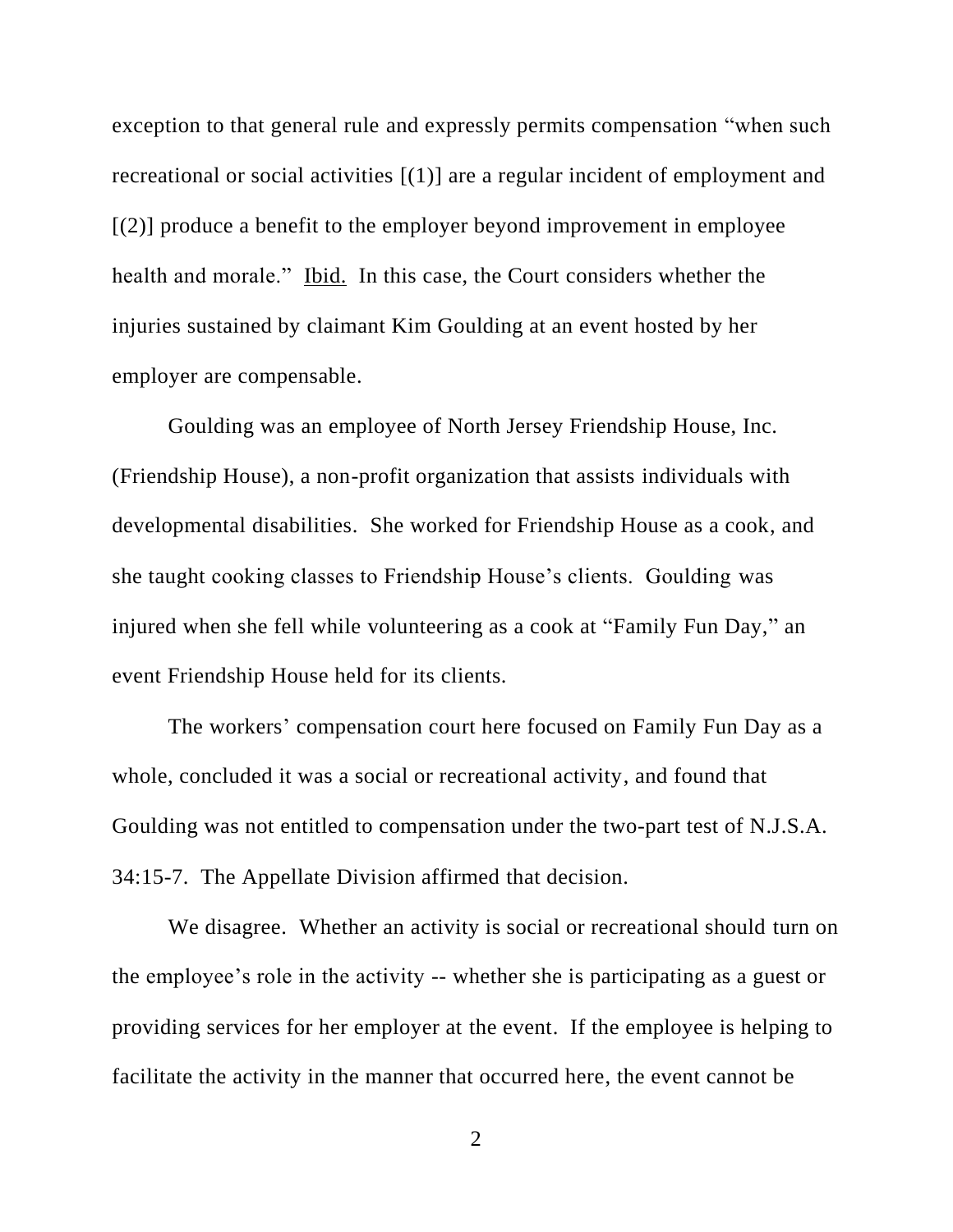deemed a social or recreational activity as to that employee, and any injuries sustained by the employee while acting in that capacity should be compensated. That result accords with the liberal construction due the Act as "humane social legislation." See Hersh v. County of Morris, 217 N.J. 236, 243 (2014) (quotation omitted).

We also disagree with the determination that Goulding does not meet the two-prong exception established in N.J.S.A. 34:15-7. Her role at the event, which was planned to be held annually, was the same as her role as an employee; but for her employment at Friendship House, she would not have been asked to volunteer and would not have been injured. Viewed in that light, Goulding's injury was "a regular incident of employment." Additionally, Friendship House received a benefit from Family Fun Day beyond an improvement to employee health and morale. The event was not a closed, internal event for the Friendship House team. Rather, it was an outreach event designed to celebrate and benefit Friendship House's clients, thereby creating goodwill for Friendship House in the community that could expand its fundraising opportunities in the future. Goulding was therefore eligible for compensation for her injuries under N.J.S.A. 34:15-7.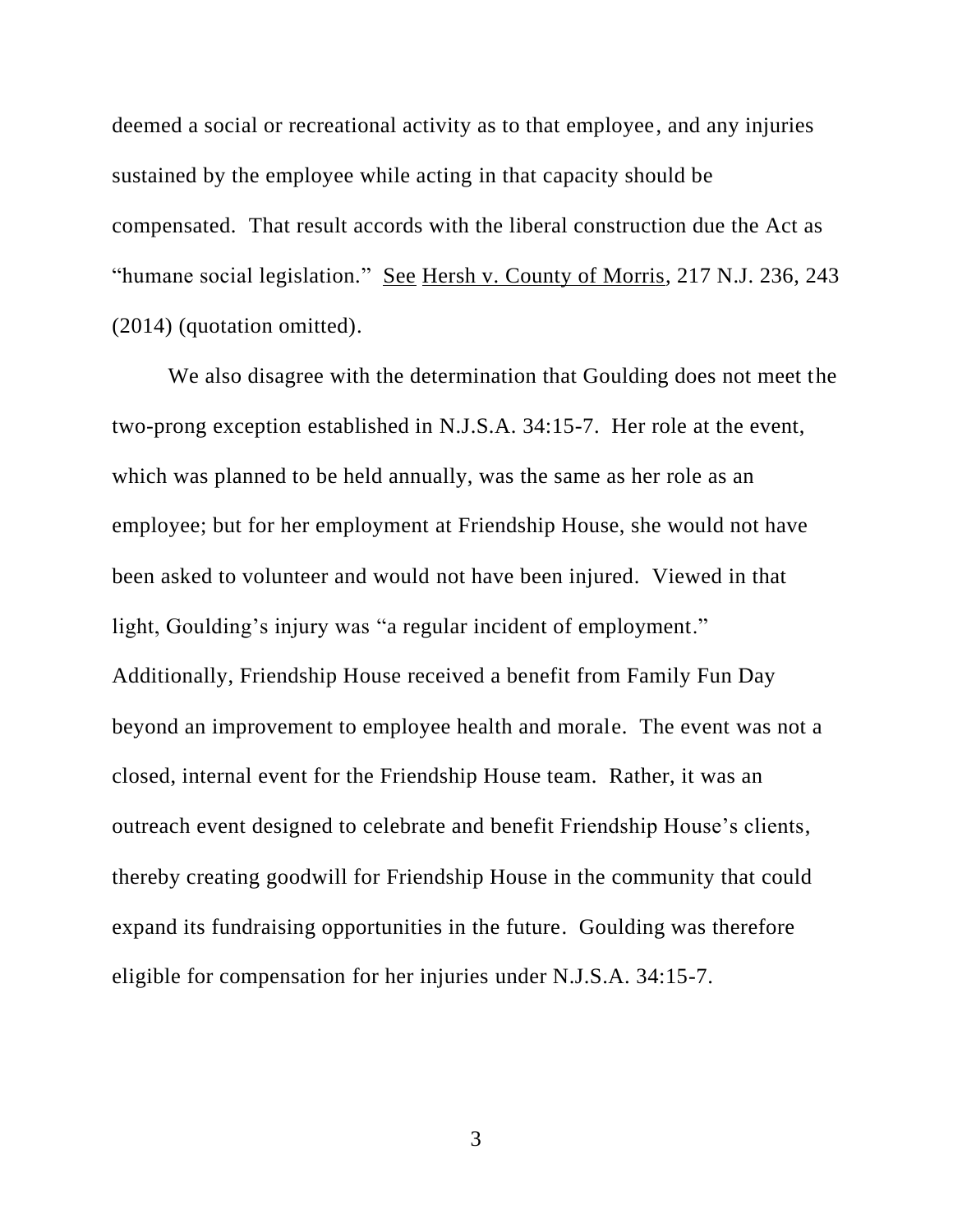Because we conclude that Goulding's injuries were compensable, we reverse the judgment of the Appellate Division and remand the matter to the worker's compensation court for further proceedings.

I.

## A.

We begin by summarizing the pertinent facts and procedural history. Friendship House is a non-profit organization whose mission is "to build the skills of individuals with varying abilities and developmental needs by providing, within a safe haven, comprehensive clinical treatment, vocational training and work opportunities in order to achieve meaningful and productive lives."

In November 2016, Goulding started working for Friendship House. In September 2017, she was a chef/cook for Friendship House, working Monday through Friday from 10:00 a.m. to 3:30 p.m. Goulding was paid hourly. Her responsibilities included cooking and preparing meals for Friendship House's clients and teaching vocational classes to clients so that they could learn how to cook certain dishes. During lunch hours, Goulding ran the grill and worked closely with Friendship House's clients, including individuals on the autism spectrum.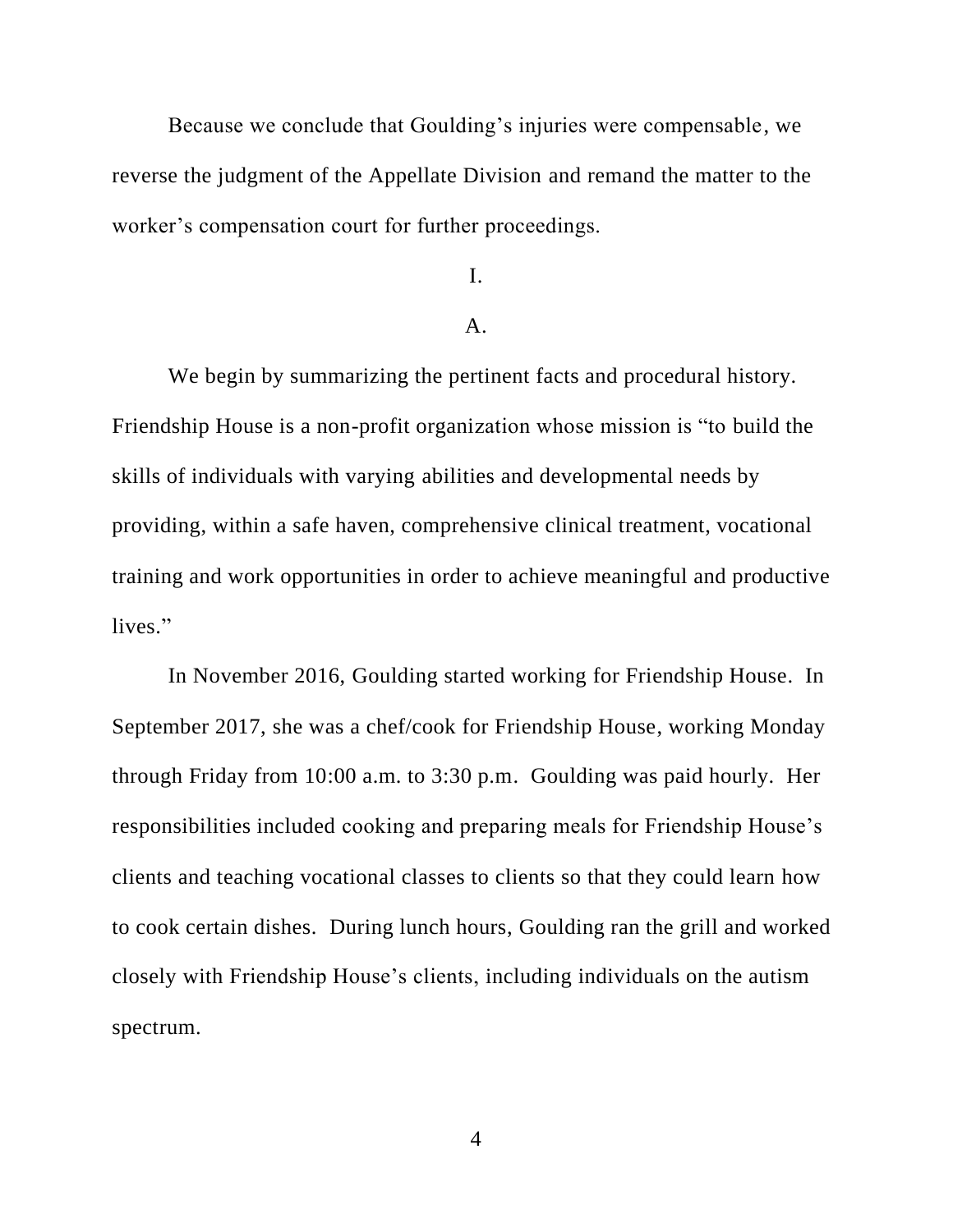On September 23, 2017, Friendship House hosted its first ever "Family Fun Day," which it planned to hold as an annual event moving forward. The event was designed to provide a safe and fun environment with recreational activities, including games and music, for the clients of Friendship House and their families. Friendship House employees were asked to volunteer to work the event, but there were no consequences for those who chose not to volunteer. Goulding volunteered to work the event as a cook, her normal job at Friendship House.

On the day of the event, Goulding arrived between 8:30 a.m. and 9:00 a.m. and began setting up for breakfast. After breakfast, she began preparing for lunch. Sometime between 11:30 a.m. and 12:30 p.m., Goulding stepped in a small pothole in the parking lot and fell down, injuring her ankle. Several people at the event assisted her after she fell, getting her ice and advising her to remain seated with her foot elevated. Goulding continued to help the other cooks prepare lunch while keeping her foot elevated. She left the event at around 2:30 p.m. Goulding did not participate in any of the games or activities at the event.

#### B.

Goulding filed a claim with the State of New Jersey, Department of Labor and Workforce Development, Division of Workers' Compensation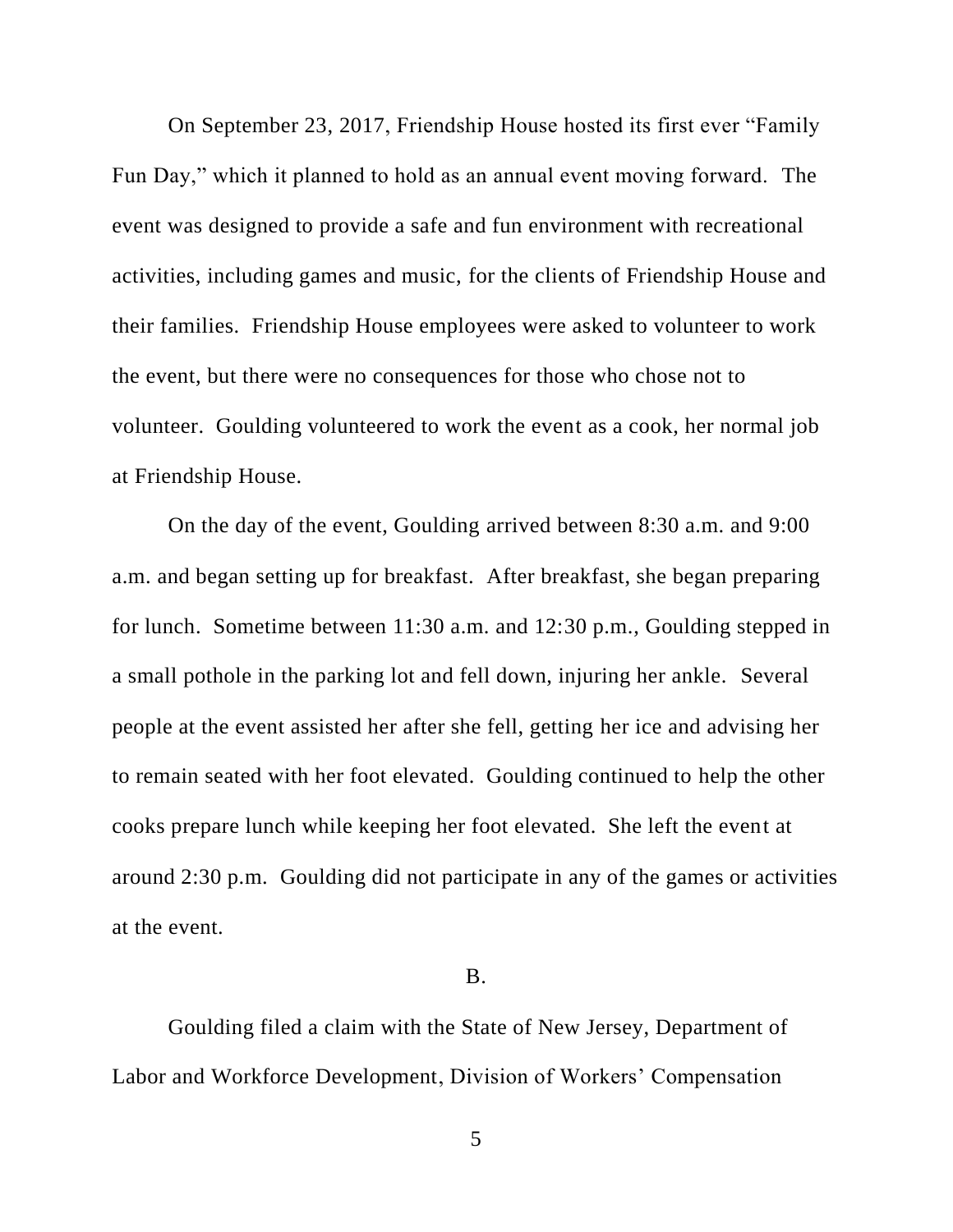against Friendship House asserting she suffered a work-related injury to her right foot and ankle at Family Fun Day. Friendship House filed an answer denying that Goulding was employed when she was injured.

Goulding filed a Notice of Motion for Temporary and/or Medical Benefits for surgery to repair the injuries to her ankle. She also sought temporary disability benefits as of the date of her injury. In support of her claim, Goulding provided a certification from counsel and medical records. Friendship House filed a statement denying Goulding was entitled to any medical treatment or temporary disability benefits because she was not working for Friendship House when the injury occurred.

The motion was heard in May 2018. The judge issued a decision on the record, determining that Goulding's accident did not occur in the course of her employment. The workers' compensation court determined Family Fun Day was a social or recreational event. The compensation court then turned to the two-part exception found in N.J.S.A. 34:15-7 to determine compensability for an injury sustained during a "recreational or social activity."

The court held that Family Fun Day was not a regular incident of Goulding's employment as required by the first part of the N.J.S.A 34:15-7 test because this was the "first and only" Family Fun Day Friendship House had sponsored, and the incident in question was not the cooking activity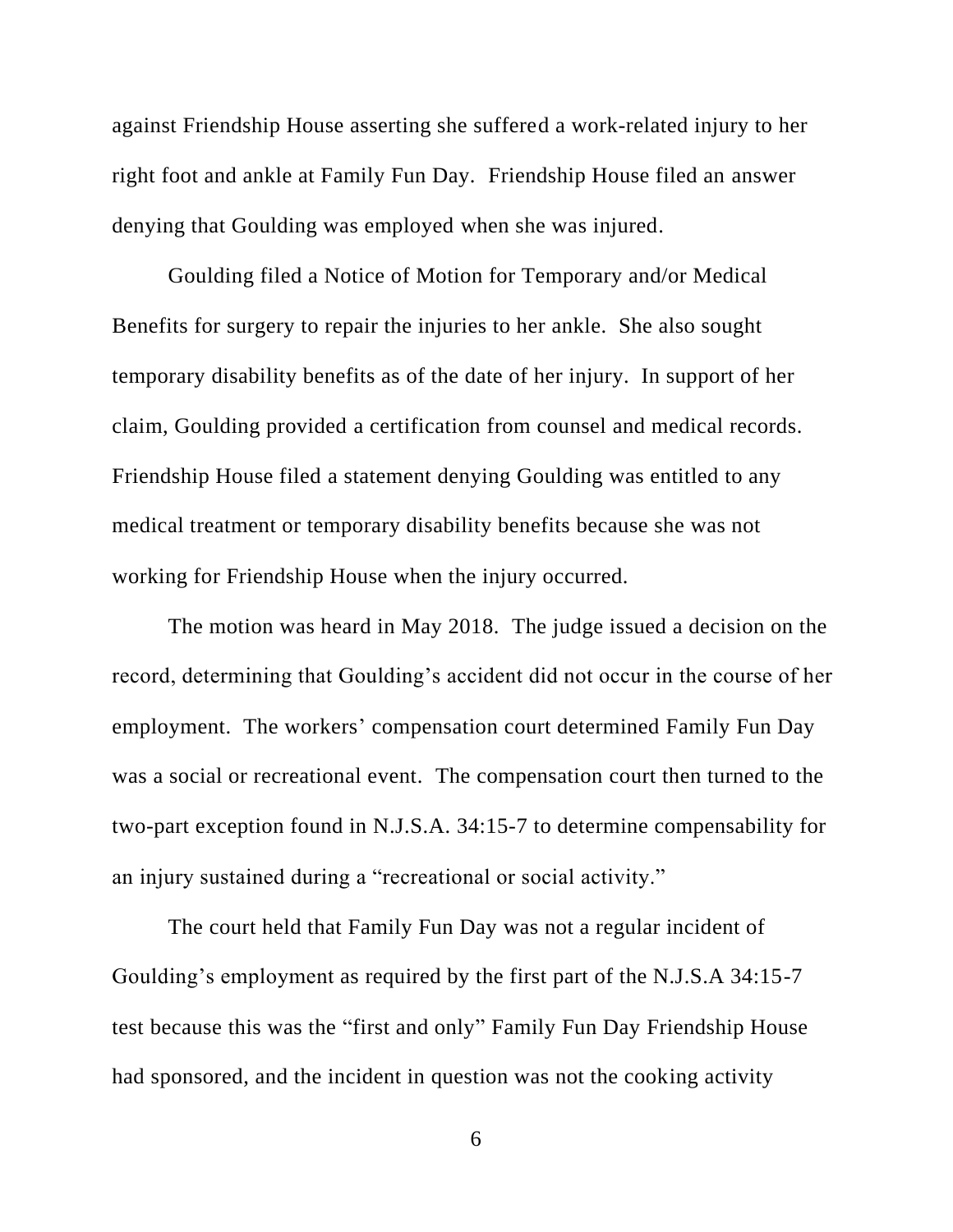Goulding volunteered for, but her attendance at the event generally. The compensation court added that Goulding volunteered to help at the event, was not compelled to do so, and could have volunteered for a position other than the one she held at her job. The compensation court also held that Family Fun Day did not produce a benefit to Friendship House beyond an improvement to employee health and morale as required by the second part of the statutory test because there was no fundraising or marketing associated with the event. Thus, the court dismissed Goulding's claim with prejudice.

The Appellate Division affirmed that decision. The appellate court first agreed that the test set forth in N.J.S.A. 34:15-7 governed the inquiry because Family Fun Day was a recreational or social activity: the event was designed to celebrate the clients; it included food, games, and music; Goulding volunteered to attend or help; and it was held on a Saturday, not a regular workday.

The Appellate Division then concluded that Goulding did not meet her burden on the first prong of the statutory exception because Family Fun Day was not a regular incident of her employment. The Appellate Division reasoned: "[t]his was the first Family Fun Day;" it was held outside normal working hours; employees were not required to volunteer or attend; if an employee did volunteer, she could do so in any capacity; and Goulding could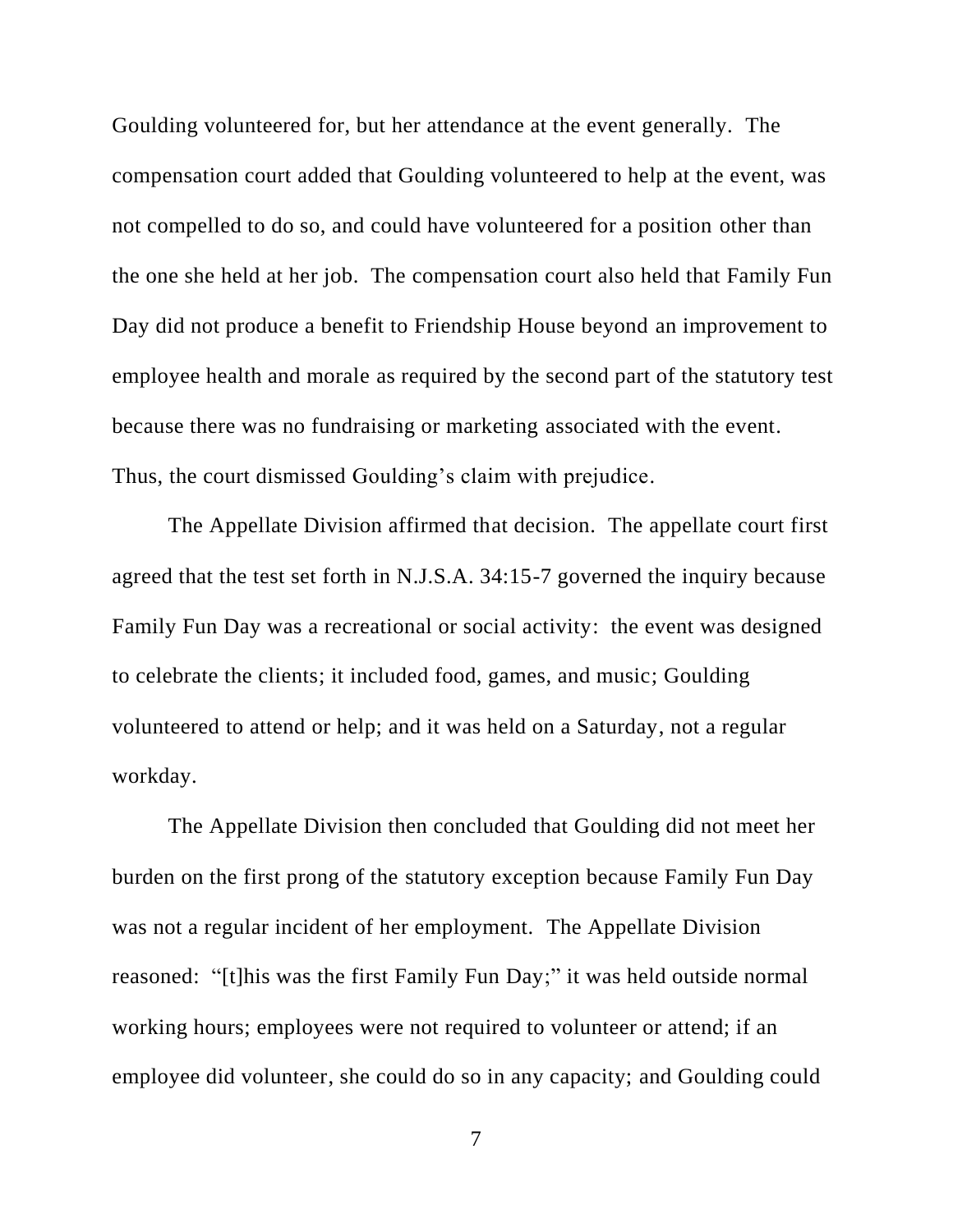have chosen to help with games or prizes, she did not have to cook. Thus, Family Fun Day could not be deemed "as customary as a lunch or coffee break."

Because the Appellate Division concluded that Goulding did not satisfy the first prong, it did not address the second prong of the N.J.S.A. 34:15-7 test but did note there was a "lack of support in the record [to show] that there was any benefit to [Friendship House] in the form of positive public relations."

We granted Goulding's petition for certification. 241 N.J. 66 (2020).

## II.

#### A.

Goulding first argues that she was not engaged in a recreational or social activity when she was injured because, although the event itself may have involved games and social activities for the clients of Friendship House, she took no part in those activities and was instead there to work.

Alternatively, Goulding argues that if her involvement with Family Fun Day was social or recreational, then she is entitled to compensation under the two-part test of N.J.S.A. 34:15-7. Goulding contends Family Fun Day should be deemed a "regular incident of employment" under the first part of that test because it was created as an "annual" event. Turning to the second part of the test, Goulding contends the workers' compensation court and Appellate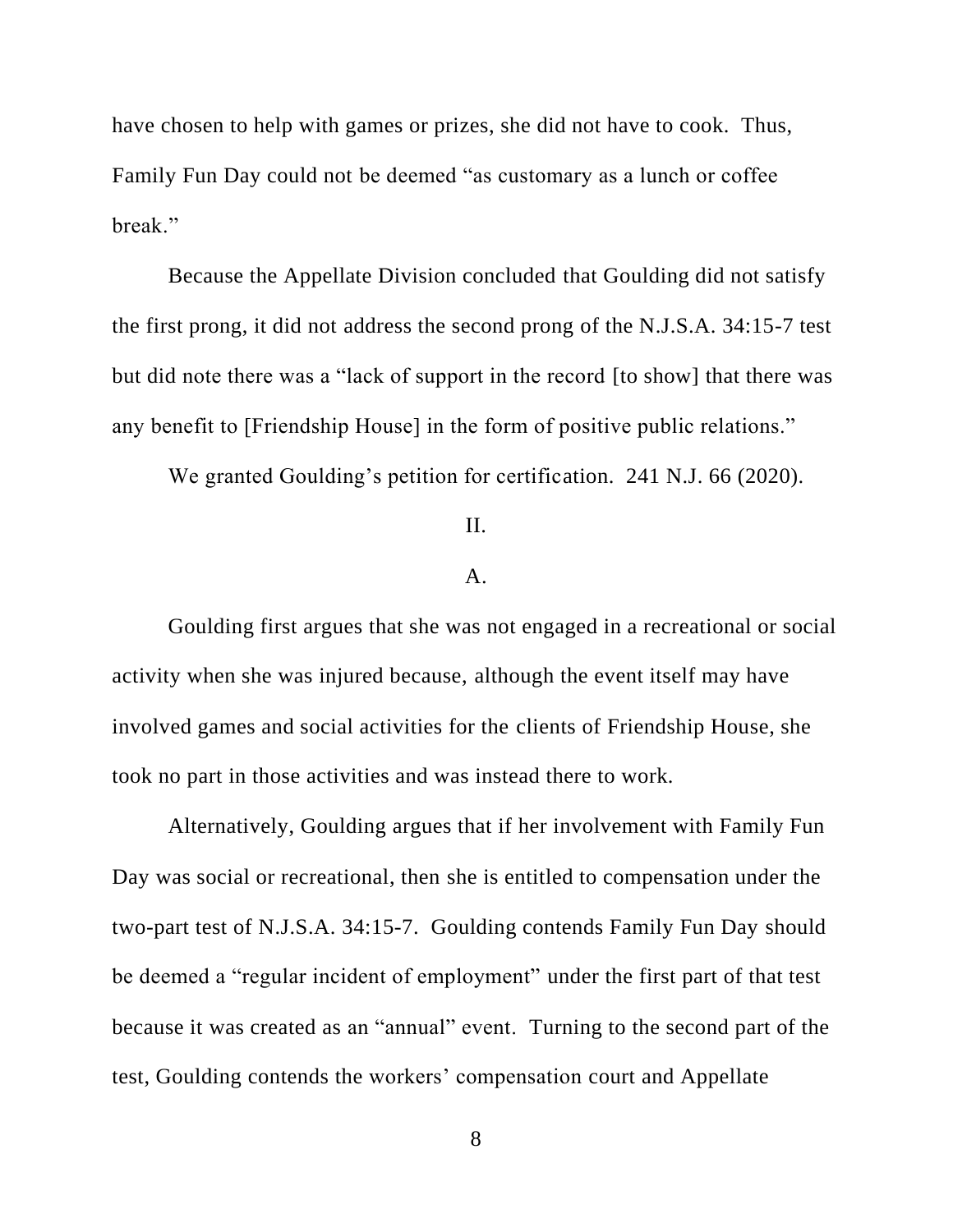Division took too narrow a view of what constitutes a benefit in the context of a non-profit organization like Friendship House, which is defined by its mission, not by profit or loss. Goulding argues that Family Fun Day did produce a benefit for Friendship House by furthering its mission of providing services to clients and their families.

Goulding adds that affirming the Appellate Division's decision here would create a disincentive for employees of non-profits to volunteer their time to work at sponsored events.

## B.

Friendship House argues that the workers' compensation court and Appellate Division properly focused on the social and recreational nature of the event at which Goulding was injured instead of on the cooking Goulding did for Family Fun Day. Friendship House further argues that reducing Goulding's job duties to cooking is misleading, because she also provides vocational training for the clients and teaches them how to cook. Friendship House submits that because Goulding was not engaged in either of those other duties, she was not engaged in her normal job duties at Family Fun Day.

Friendship House also contends the Act covers only employees who perform services for an employer for financial consideration; it does not cover injuries sustained while volunteering. Friendship House acknowledges there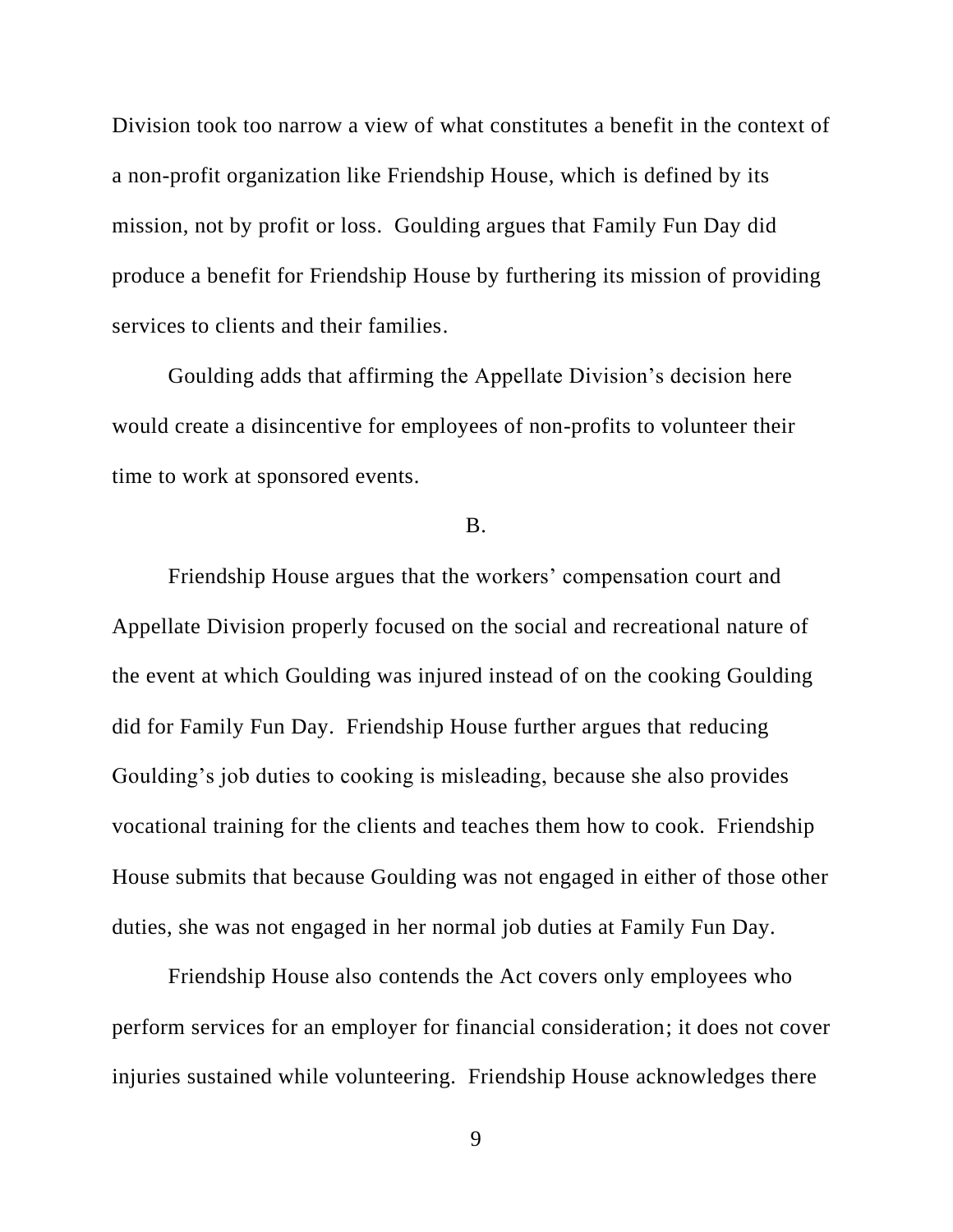are exceptions for specific classes of public officials, such as volunteer firefighters, but Goulding does not fit within those exceptions. Friendship House adds that because the events occurred on a Saturday -- outside of her regular work hours -- and because she chose to volunteer, Goulding was not working for Friendship House when she was injured and is therefore not entitled to workers' compensation benefits.

Relying on our decisions in Lozano v. Frank DeLuca Construction, 178 N.J. 513 (2004), and Sarzillo v. Turner Construction Co., 101 N.J. 114 (1985), Friendship House argues Goulding has not satisfied the two-part exception of N.J.S.A. 34:15-7. On the first prong, Friendship House submits that for a recreational or social activity to be a regular incident of employment, the employee must show that participation was compelled by the employer, which Goulding has admitted was not the case. Friendship House further argues that Goulding fails to satisfy the second prong because Family Fun Day was not a fundraising event, nor did it have marketing purposes; thus, there was no benefit to Friendship House beyond an improvement to employee health and morale.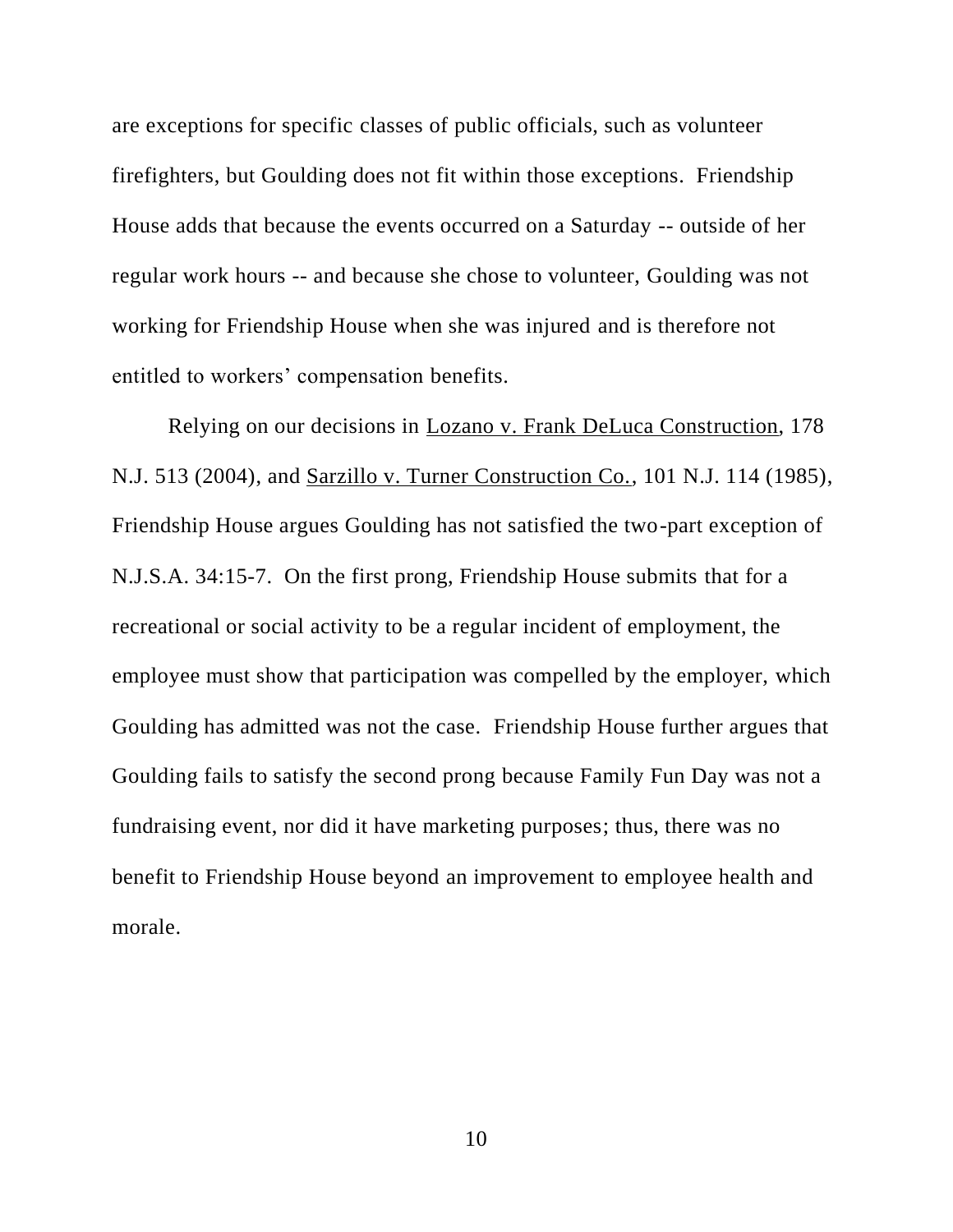III.

A.

Appellate courts approach the factual findings made by a workers' compensation court with "substantial deference" in recognition of the compensation judge's expertise and opportunity to hear witnesses and assess their credibility. Ramos v. M & F Fashions, Inc., 154 N.J. 583, 594 (1998). Thus, review "is limited to 'whether the findings made could reasonably have been reached on sufficient credible evidence present in the record, considering the proofs as a whole.'" Sager v. O.A. Peterson Constr. Co., 182 N.J. 156, 163-64 (2004) (quoting Close v. Kordulak Bros., 44 N.J. 589, 599 (1965)).

"An agency's interpretation of a statute, however, although entitled to some weight, is not binding on the reviewing court." Brock v. PSE&G, 149 N.J. 378, 383 (1997). Rather, "courts remain the 'final authorities' on issues of statutory construction and [need not] 'stamp' their approval of the administrative interpretation." Koch v. Dir., Div. of Tax'n, 157 N.J. 1, 8 (1999) (alteration in original).

In applying provisions of the Act, this Court has long stressed that it "is humane social legislation designed to place the cost of work-connected injury upon the employer who may readily provide for it as an operating expense." Tocci v. Tessler & Weiss, Inc., 28 N.J. 582, 586 (1959). Indeed, New Jersey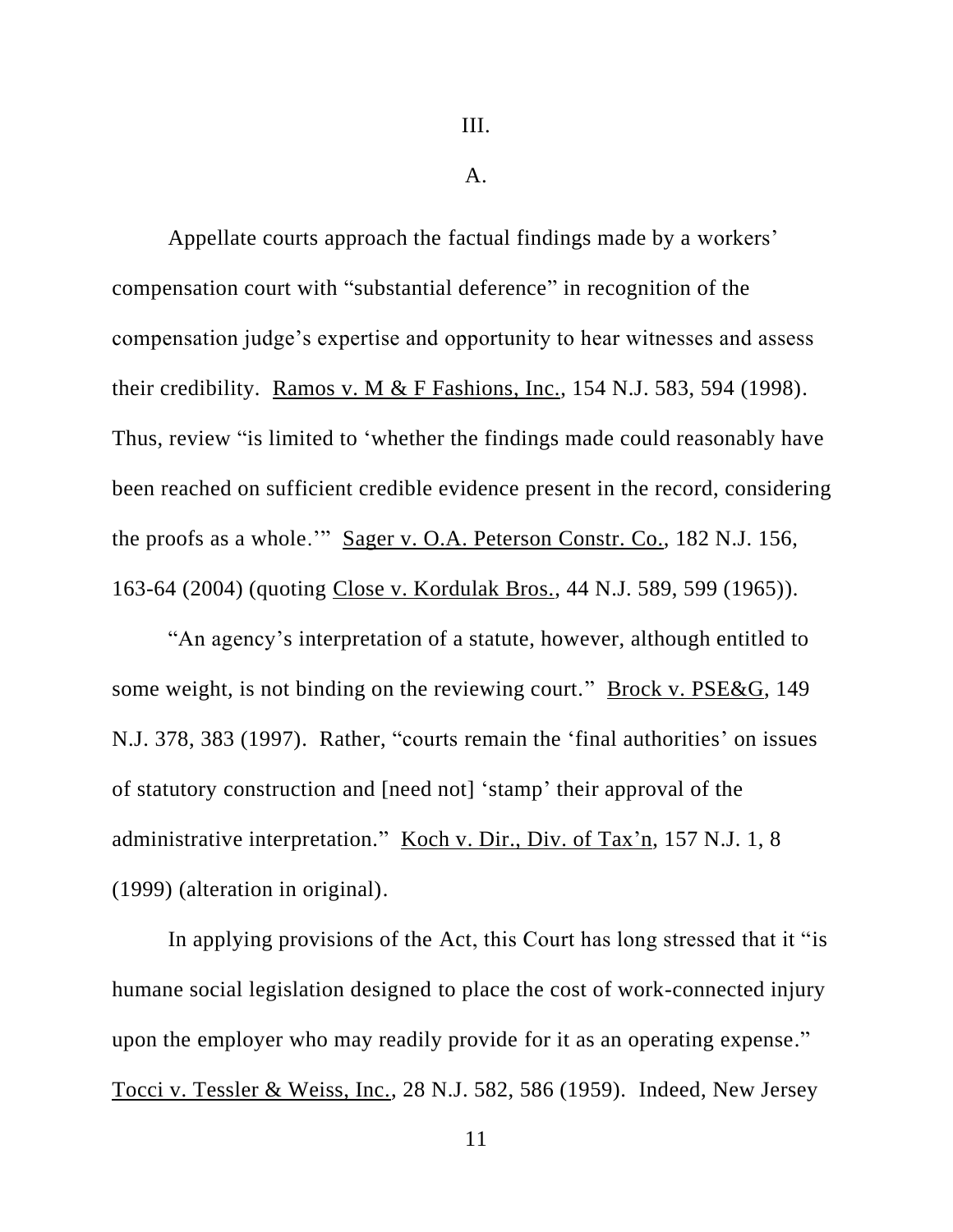courts "liberally constru[e] the Act to implement the legislative policy of affording coverage to as many workers as possible." Brower v. ICT Grp., 164 N.J. 367, 373 (2000).

B.

N.J.S.A. 34:15-7, which contains the exception for "recreational or social activities" at issue in this appeal, was added to the Act in 1979. L. 1979, c. 283, § 1. As enacted in 1911, the Act did not mention "recreational or social activities," but rather "simply provided that compensation would be awarded for injuries or death from accidents 'arising out of and in the course of employment.'" Lozano, 178 N.J. at 523 (quoting L. 1911, c. 95, § 7).

Courts were left to determine whether accidents arose "out of and in the course of employment" and were thus compensable. See ibid. To make that determination, they adopted a series of factors:

> (a) the customary nature of the activity; (b) the employer's encouragement or subsidization of the activity; (c) the extent to which the employer managed or directed the recreational enterprise; (d) the presence of substantial influence or actual compulsion exerted upon the employee to attend and participate; and (e) the fact that the employer expects or receives a benefit from the employee's participation in the activity.

> [Ibid. (quoting Harrison v. Stanton, 26 N.J. Super. 194, 199 (App. Div. 1953), aff'd o.b., 14 N.J. 172 (1954)).]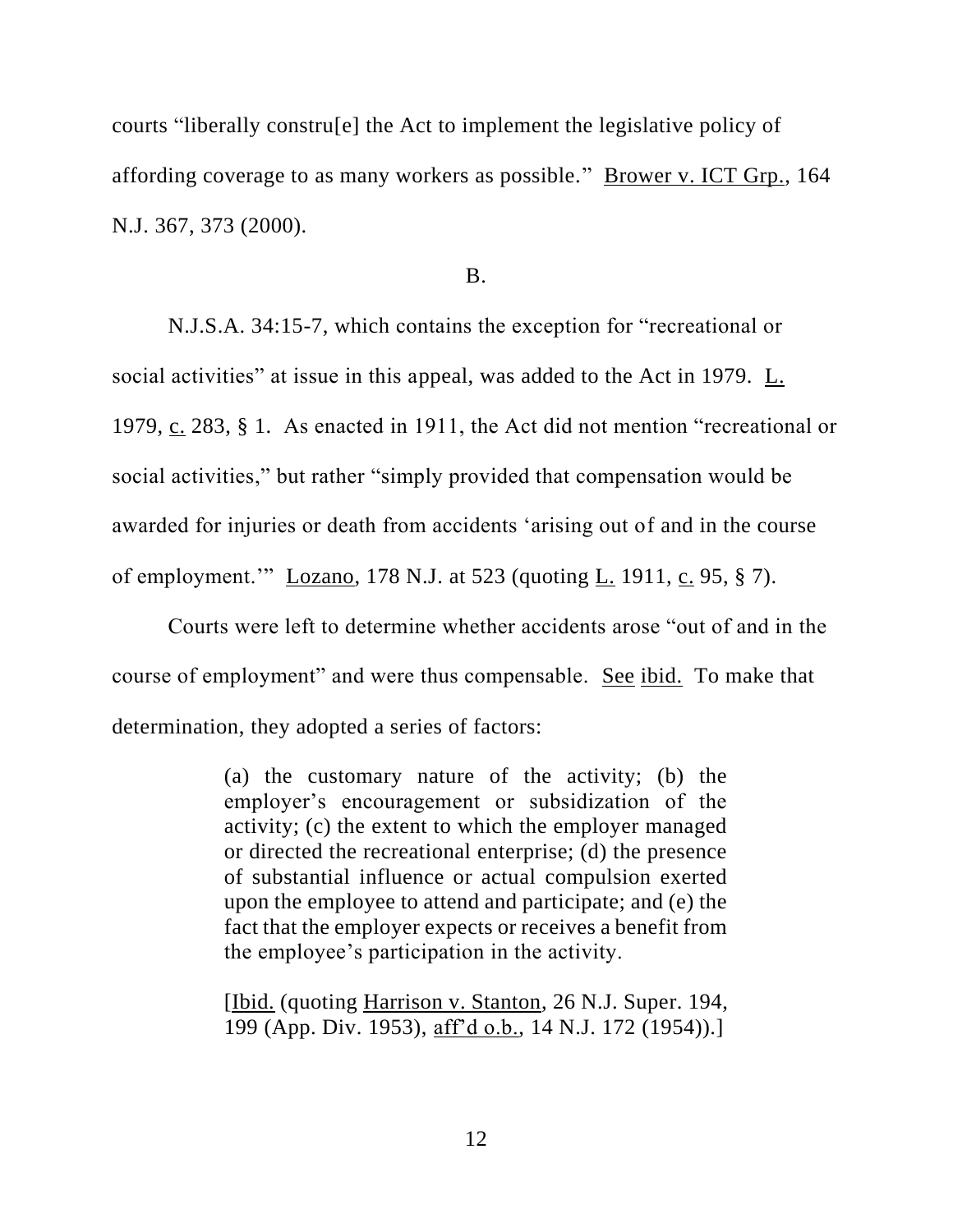Those factors were assessed "based on the totality of the circumstances" -- "[t]he absence or presence of a particular factor was not dispositive." Ibid.

In early cases in which courts considered whether non-work activity could be deemed to "aris[e] out of and in the course of employment," compensation was denied "for injuries sustained during employer-sponsored recreational and social activities at which attendance was not required and from which the employer did not receive a clear business benefit." Ibid.; see, e.g., Stevens v. Essex Fells Country Club, 136 N.J.L. 656, 658-59 (Sup. Ct. 1948) (denying compensation to a caddy for an injury suffered during a weekly golf tournament sponsored by the employer exclusively for employees). However, beginning with Tocci in 1959, the Act's application was expanded in light of its "prescribed liberal construction." 28 N.J. at 593.

In Tocci, this Court addressed whether injuries sustained during a lunchtime softball game were compensable. 28 N.J. at 589-90. The employees' game took place on a field on company property, and the employer supplied bats and balls. Id. at 584-85. In finding the claimant employee's injuries compensable, this Court reasoned that the employer "approved and encouraged [the game's] continuance" and was "fully aware" of the game's benefits to itself, which included improved employee morale; having the "employees close by so that they could readily resume their work on time;"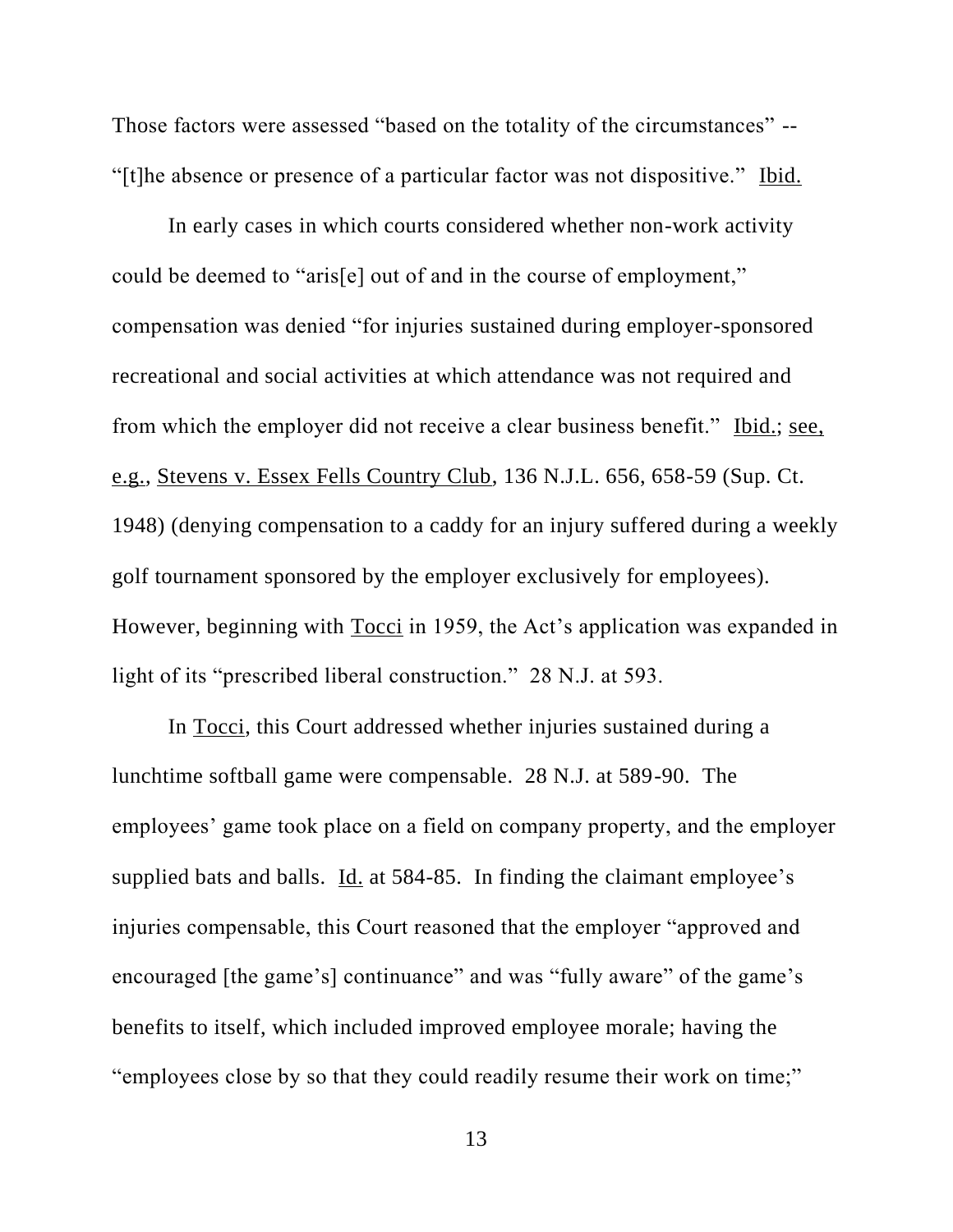and having the ability "to exercise such supervision as it might consider appropriate." Id. at 593. The Court also observed that the softball game "quickly became a customary" activity and "was thereafter as incidental to the employment" as lunch, coffee, or cigarette breaks during the workday. Ibid. We concluded that those facts revealed a sufficient relationship between the game and the employment that the claimant's injury could "fairly and justly be grouped with those occurrences which may be said to have had some work connection." Id. at 593-94.

In Complitano v. Steel & Alloy Tank Co., 34 N.J. 300 (1961), we found compensable an injury sustained in an after-hours softball game held away from the employer's premises based on the employer's ties and the event. There, the claimant employee was injured playing on a team that represented his employer. Complitano v. Steel & Alloy Tank Co., 63 N.J. Super. 444, 445-46 (App. Div. 1960). The team was formed by the employees, and the employer did not exercise control over the team or coerce or influence the employees to play. Id. at 446-47. However, the employer paid the league entrance fee and helped cover the cost of bats, balls, and uniforms, which bore the company name. Id. at 446. Further, the local newspaper occasionally published the league standings, and when the team won the league title all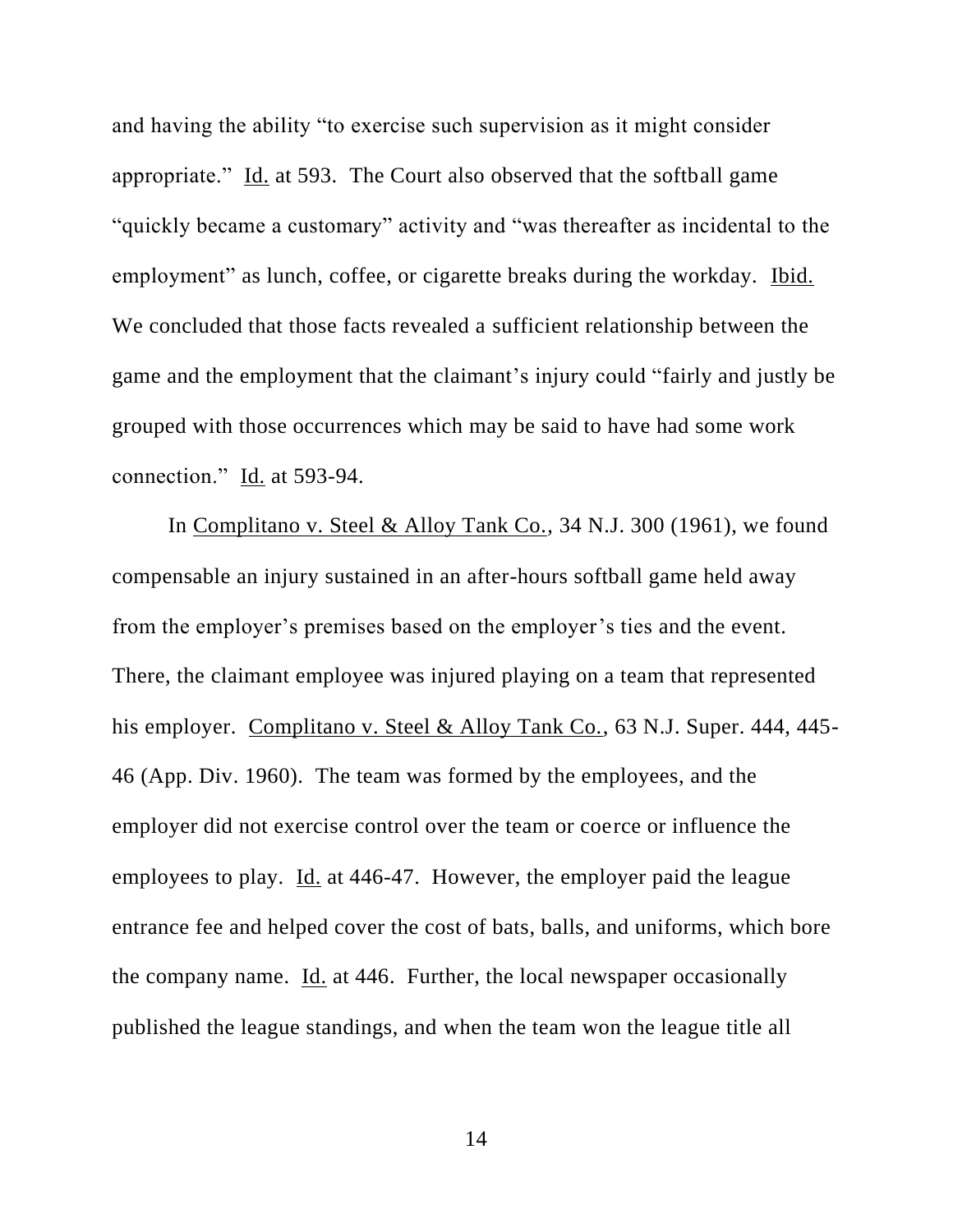three years they played; the company received a large trophy that was "displayed in the entrance hall of the company office." Ibid.

Based on those facts, we reversed the Appellate Division's denial of compensation relying on the dissent, Complitano, 34 N.J. 300. The dissent concluded the claimant employee should be compensated for his injuries because "the activity came within the scope of employment" under the Act, Complitano, 63 N.J. Super. at 469 (Conford, J.A.D., dissenting). The dissenting judge determined the employer's sponsorship of the team was not motivated by "altruism alone," but instead was "substantially motivated" by the "intangible benefit[s]" the company received such as "promotion of the company's good name before the general public" and "its heightened prestige and civic status" in the community. Id. at 467, 469.

In 1979, the Legislature made several amendments to the Act, with the "dominant purpose" of "'mak[ing] available additional dollars for benefits to seriously disabled workers while eliminating, clarifying or tightening awards of compensation based upon minor permanent partial disabilities not related to the employment,' as well as . . . contain[ing] the overall cost of workers' compensation." Sarzillo, 101 N.J. at 119 (quoting S. Labor, Indus., and Pros. Comm., Joint Statement to S. Comm. Sub. for S. 802/Assemb. Comm. Sub. for A. 840 (Nov. 13, 1979)). N.J.S.A. 34:15-7 was added to the Act as part of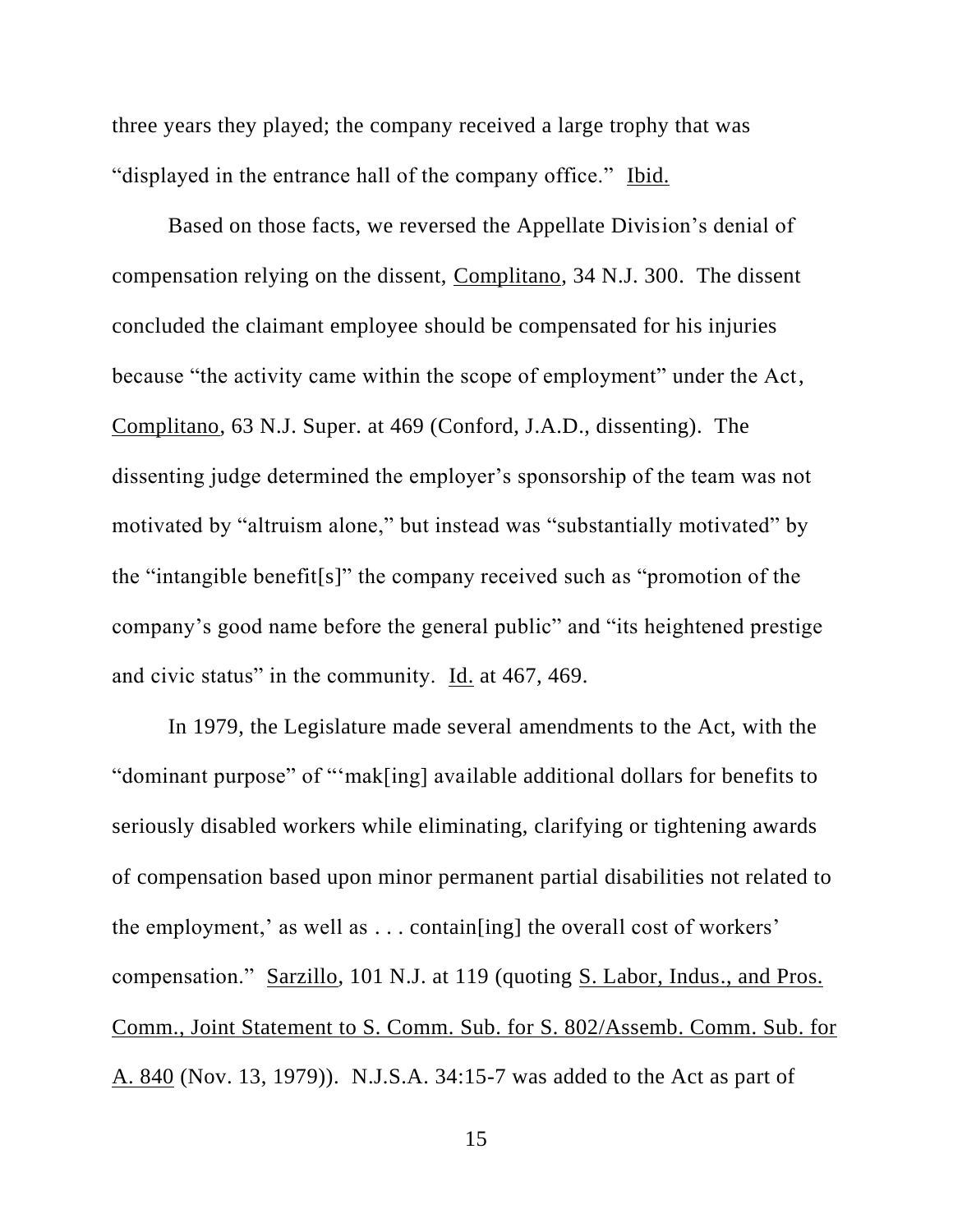those amendments, and that statute and the carve-outs from coverage it contains -- including the carve-out for injuries sustained in the course of recreational and social activities at the center of this appeal -- have been interpreted as a legislative attempt to reverse the judicial trend toward expansive interpretation that began in Tocci and Complitano. See Lozano, 178 N.J. at 529-30.

In addition to other defenses against compensation claims, N.J.S.A.

34:15-7 provides, as relevant here, that

[w]hen employer and employee shall by agreement, either express or implied . . . accept the provisions of this article compensation for personal injuries to . . . such employee by accident arising out of and in the course of employment shall be made by the employer without regard to the negligence of the employer . . . in all cases except . . . when recreational or social activities, unless such recreational or social activities are a regular incident of employment and produce a benefit to the employer beyond improvement in employee health and morale, are the natural and proximate cause of the injury.

Under the plain language of that provision, an injury "arising out of and in the course of employment" is not compensable if it is sustained during "recreational or social activities." N.J.S.A. 34:15-7. Accordingly, when a claim is pressed and an employer defends against the claim by asserting that the employee was injured during a "recreational or social activit[y,]" a court must first consider whether the activity was, in fact, "recreational or social"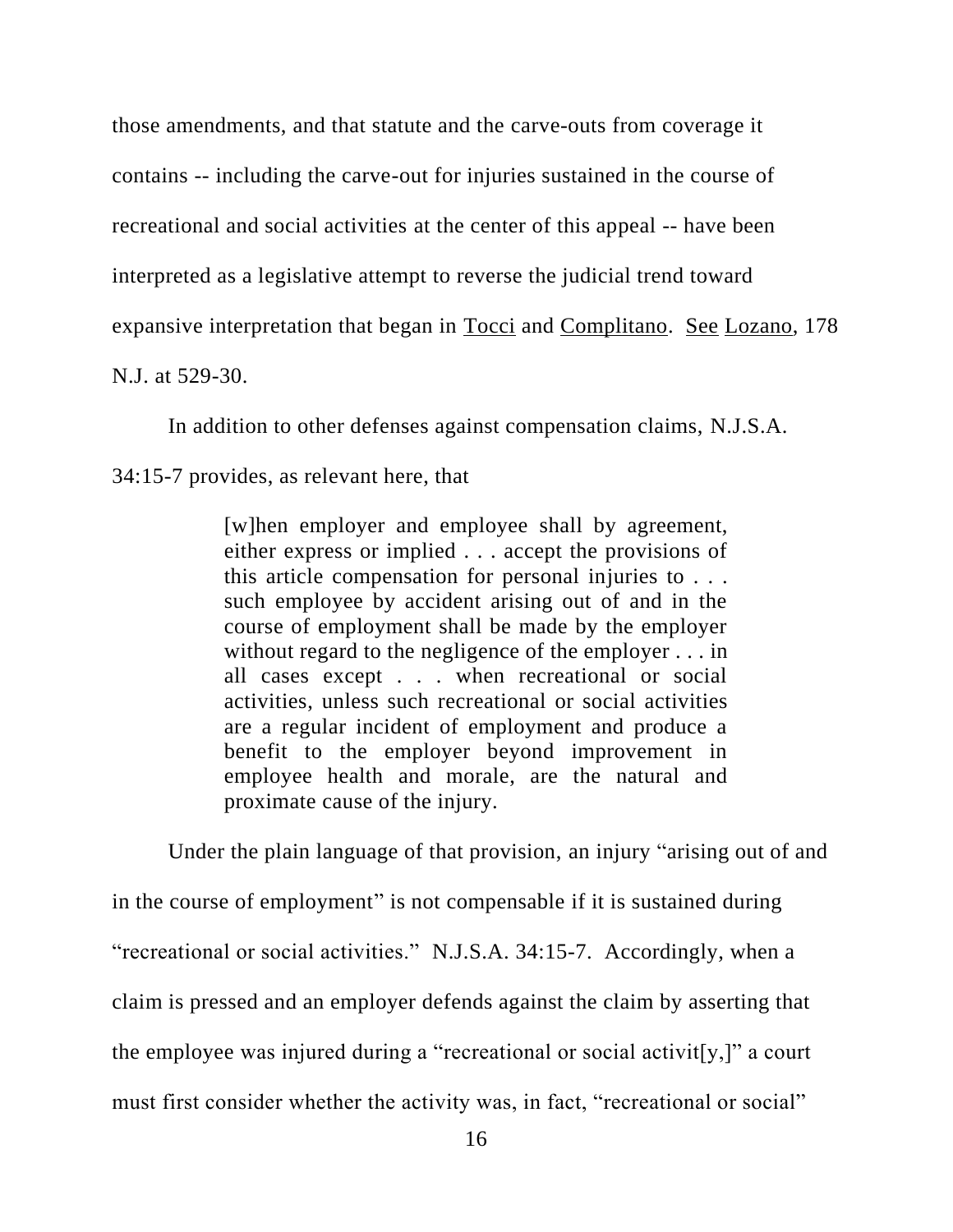within the meaning of the statute. If the activity was not recreational or social in nature, then the employer may not invoke that exception to compensation.

If, on the other hand, the activity during which the injury is sustained was recreational or social in nature, N.J.S.A. 34:15-7 provides that the injury will only be covered if "such recreational or social activities are a regular incident of employment and produce a benefit to the employer beyond improvement in employee health and morale." Put differently, "an employee injured during a recreational or social activity must satisfy a two-prong test to qualify for compensation under the [A]ct -- the activity (1) must be a 'regular incident of employment,' and (2) must 'produce a benefit to the employer beyond improvement in employee health and morale.'" Lozano, 178 N.J. at 521 (quoting N.J.S.A. 34:15-7).

### IV.

### A.

To decide whether Kim Goulding's injuries are compensable, we begin with the threshold determination of whether Family Fun Day constitutes a recreational or social activity within the meaning of N.J.S.A. 34:15-7.

#### 1.

The Act does not define "social or recreational activity," and this Court has underscored the ambiguity of that label; we have noted, for example, that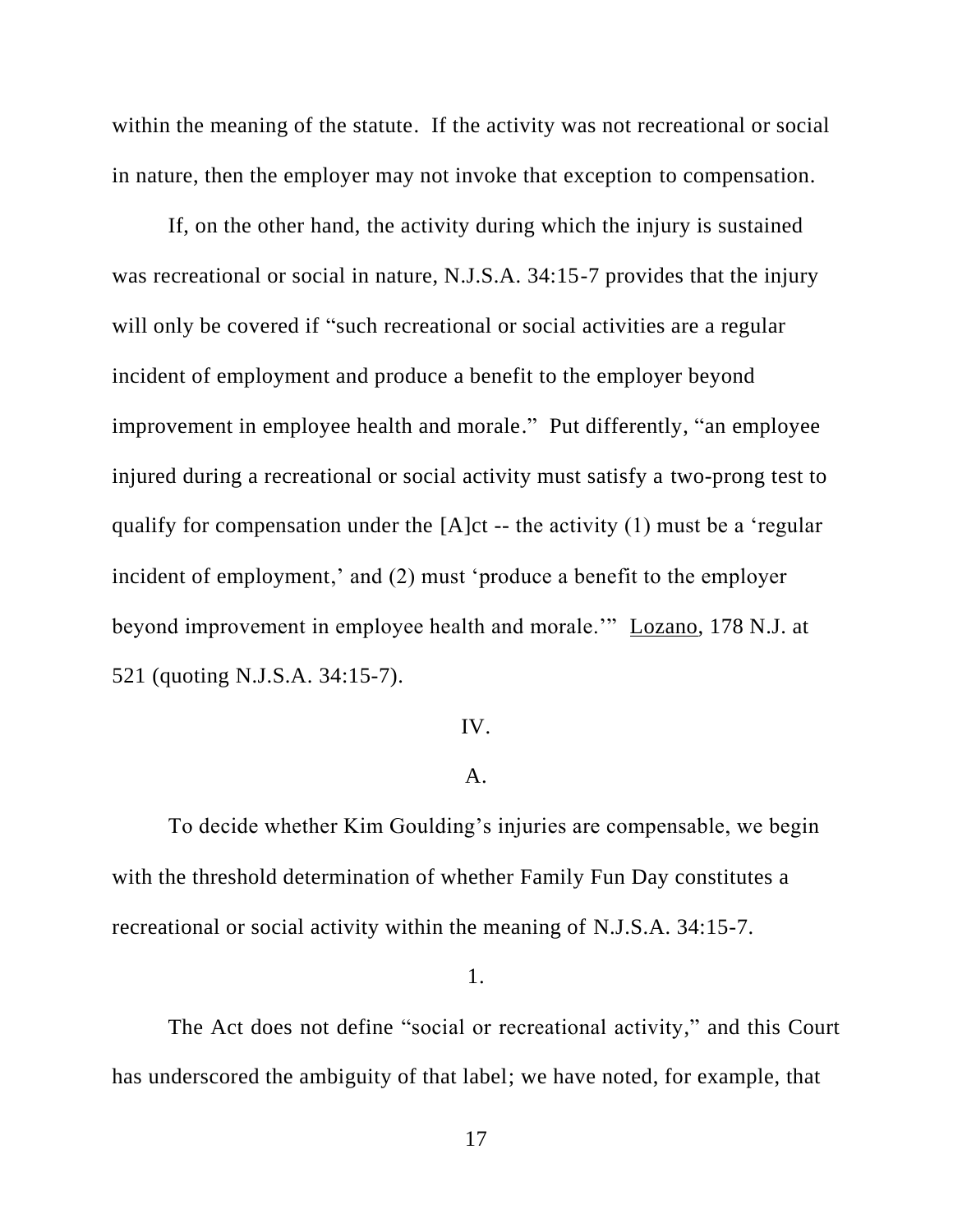[a]n employer-sponsored company picnic held offpremises and after work hours that employees voluntarily attend for their own personal pleasure certainly falls within the definition of "recreational or social activities." But, there is a question whether employees would describe a company event as "recreational or social" and consider it noncompensable if the employer required attendance. That is, from the perspective of an employee, the meaning of the phrase "recreational or social activities" is not self-evident. The act's silence on the meaning of the disputed phrase requires our inquiry to extend beyond the plain language of N.J.S.A. 34:15-7.

[Lozano, 178 N.J. at 522.]

In Lozano, this Court was faced with whether an employee who was injured while driving a go-cart was participating in a recreational or social activity. Id. at 518-19. The employee worked for a mason contractor and did not have a driver's license. Id. at 518. The employee and his supervisor had been working at a property with a go-cart track on the day of the injury. Id. at 519. After the supervisor drove around the track, he instructed the employee to "get in" and drive. Ibid. The employee initially refused because he did not know how to drive, but the supervisor assured him it was easy and told him to "get in." Ibid. The employee crashed and sustained injuries. Ibid.

The compensation court dismissed the employee's claim because his injury occurred when he was "off the clock" and "engaged in a 'recreational activity' . . . outside the scope of his employment," and he had fun. Id. at 520.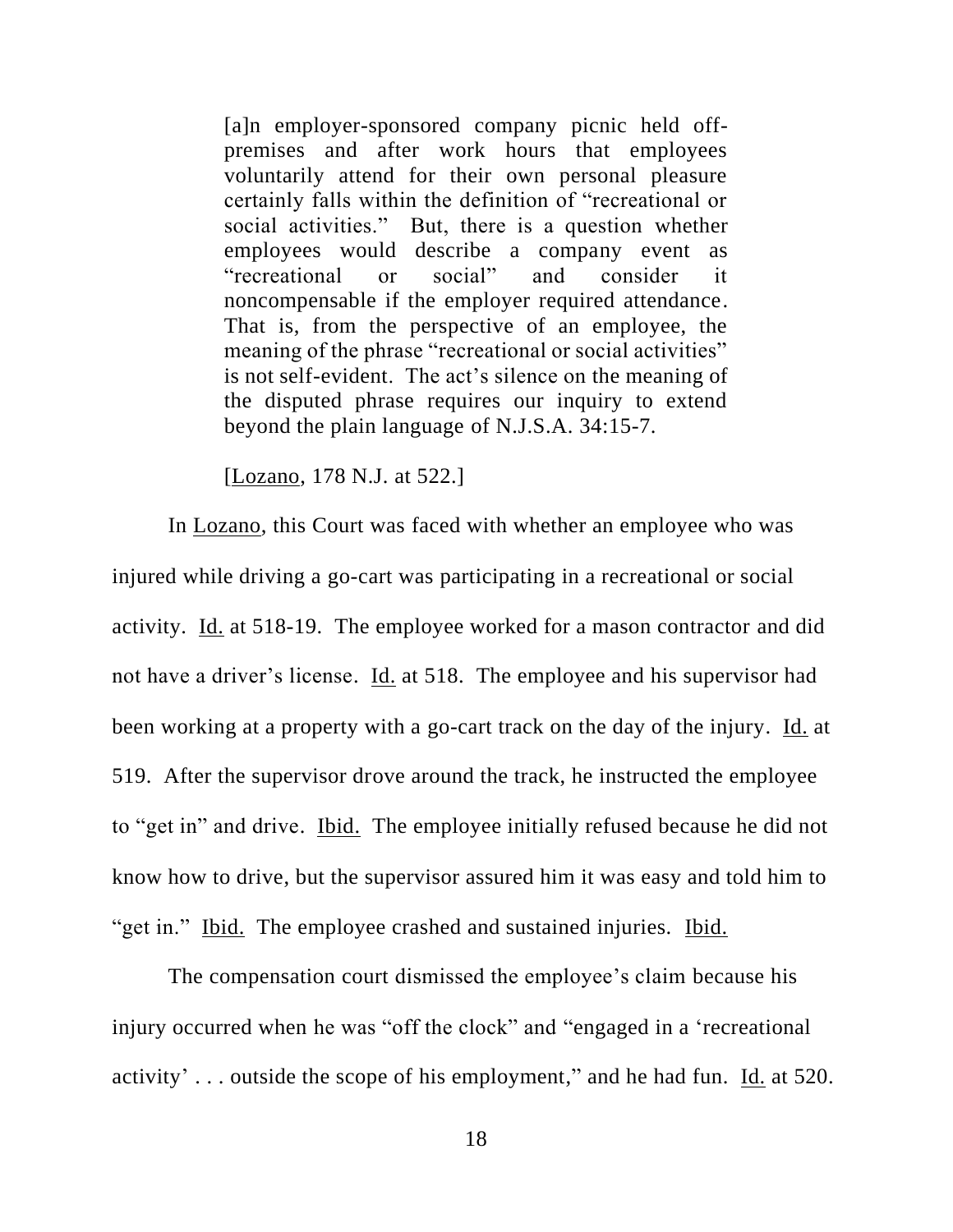We disagreed with the dismissal, holding that "when an employer compels an employee's participation in an activity generally viewed as recreational or social in nature, the employer thereby renders that activity work-related as a matter of law." Id. at 518. "[W]e construe[d] the phrase 'recreational or social activities' as it appears in N.J.S.A. 34:15-7 to encompass only those activities in which participation is not compulsory." Id. at 531.

Significantly, however, we did not find the converse to be true. We did not find that non-compulsory activities are always "recreational or social activities." Determination of whether a non-compulsory activity is a recreational or social activity within the meaning of the statute thus remains a fact-intensive and case-specific inquiry. Compare, e.g., Quinones v. P.C. Richard & Son, 310 N.J. Super. 63, 65-69 (App. Div. 1998) (arm-wrestling matches that were not approved by the employer, but that took place regularly at work and during work hours, were social or recreational activities for purposes of N.J.S.A. 34:15-7), with Valdez v. Tri-State Furniture, 374 N.J. Super. 223, 239-40 (App. Div. 2005) (the claimant employee's "driving [of a] forklift<sup>[]</sup> in an unorthodox manner" at his worksite did not constitute a "purely" social or recreational activity, entirely unrelated to work" because the "curiosity" that led the employee to use machinery that he was not licensed or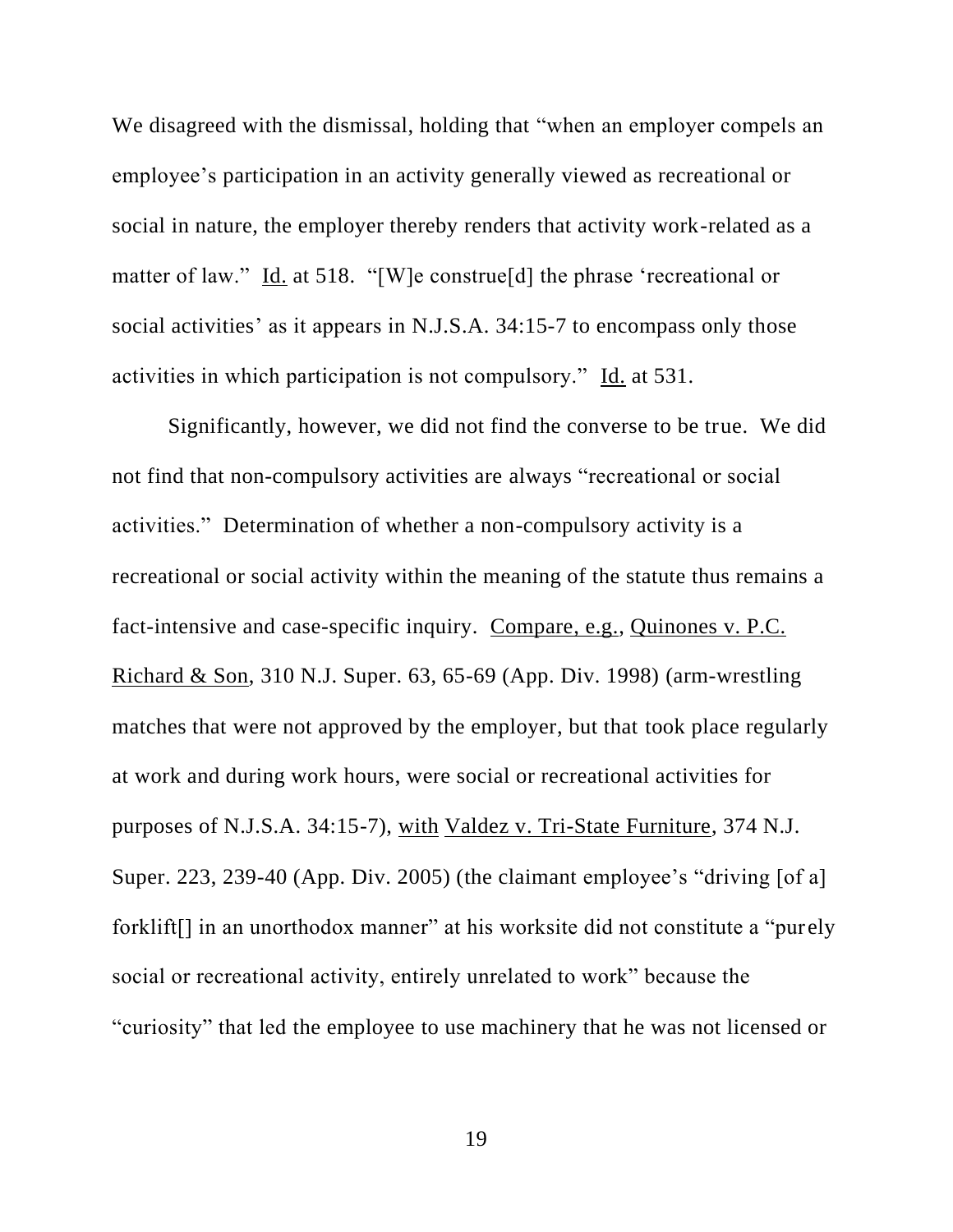required to use as part of his job "was the direct result of his observation that the equipment was used in the course of his business").

Here, we consider whether, under the facts of this case, the specific noncompulsory activity in which Goulding participated is a recreational or social activity within the meaning of N.J.S.A. 34:15-7. In doing so, we are mindful of "the legislative policy of affording coverage to as many workers as possible." Brower, 164 N.J. at 373.

2.

We disagree with the Appellate Division's view that Goulding's volunteering at Family Fun Day was a social or recreational activity because she was not compelled to volunteer and because the event celebrated clients, had food, music, and games, and was held outside of working hours. That view implies that whenever an employee volunteers at an employer-sponsored event, she cannot be compensated if injured simply because the event has a social or recreational purpose. Such a view ignores that the Act is supposed to be construed liberally in favor of compensation, and it fails to consider the employee's role in the activity. See Lozano, 178 N.J. at 522 ("[F]rom the perspective of an employee, the meaning of the phrase 'recreational or social activities' is not self-evident." (emphasis added)).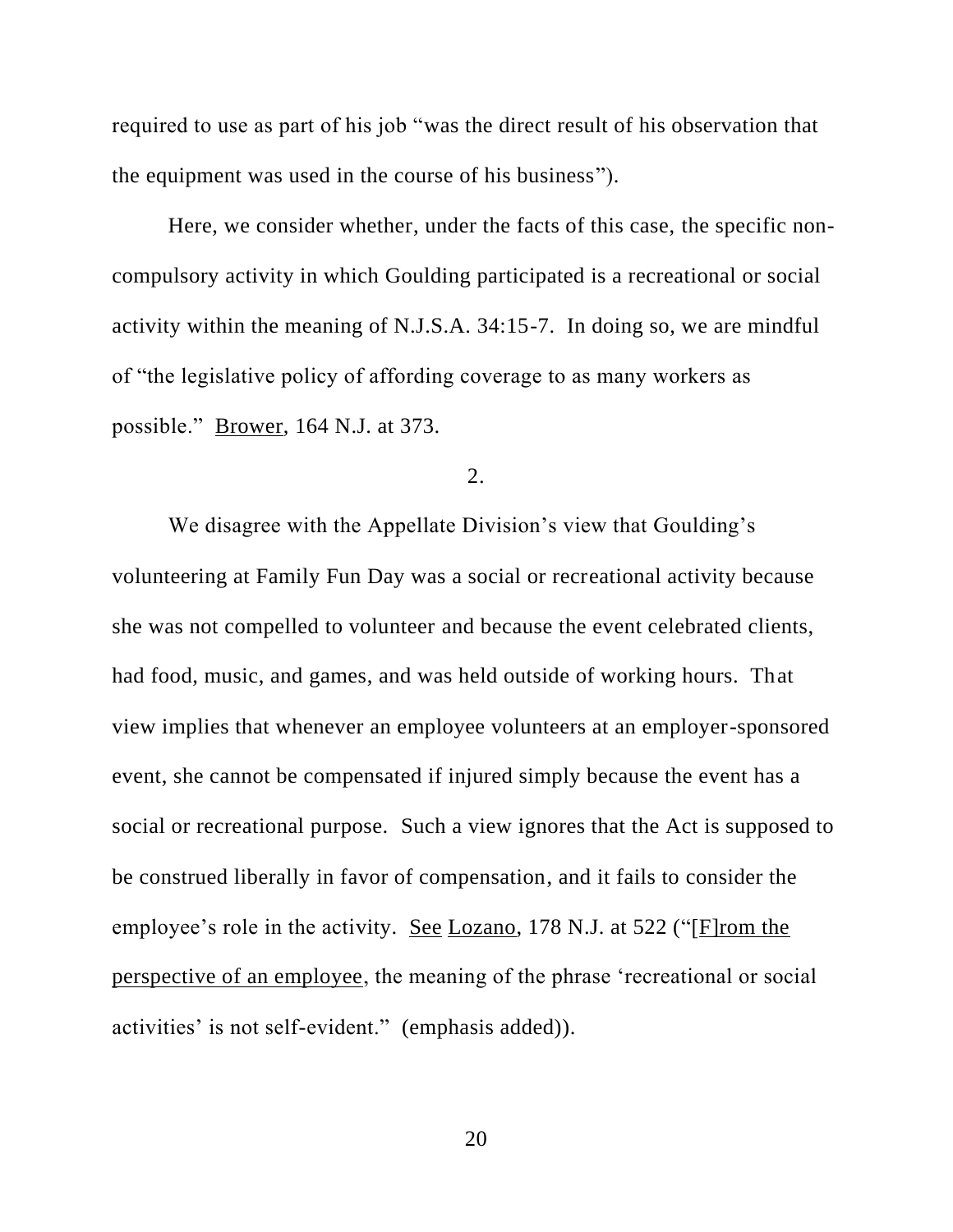It is undisputed that Goulding, unlike the employee in Lozano, was not compelled to volunteer for Family Fun Day. However, compulsion is not the only instance in which an activity can be removed from the social or recreational activity label. The facts here are distinct from prior cases in which we addressed social and recreational activities. Goulding was not playing softball on her lunch break; she was volunteering to cook (her regular job) for an event her employer was hosting, and which it planned to hold annually.

If an employer-sponsored event is designed with the purpose of benefitting the employer's clients, members, or customers, and an employee volunteers to help facilitate the event, the event cannot be deemed a social or recreational activity as to that employee. Moreover, although Family Fun Day as a whole may have been a social or recreational event, Goulding did not participate in that event in a social or recreational role because she was there to help facilitate it. The statute applies to "recreational or social activities" - not "recreational or social events." See N.J.S.A. 34:15-7. Had the Legislature intended to limit compensation based on the broad category of event involved, rather than on the employee's role within that event, it could have done so. It is the nature of Goulding's activities at the event that determine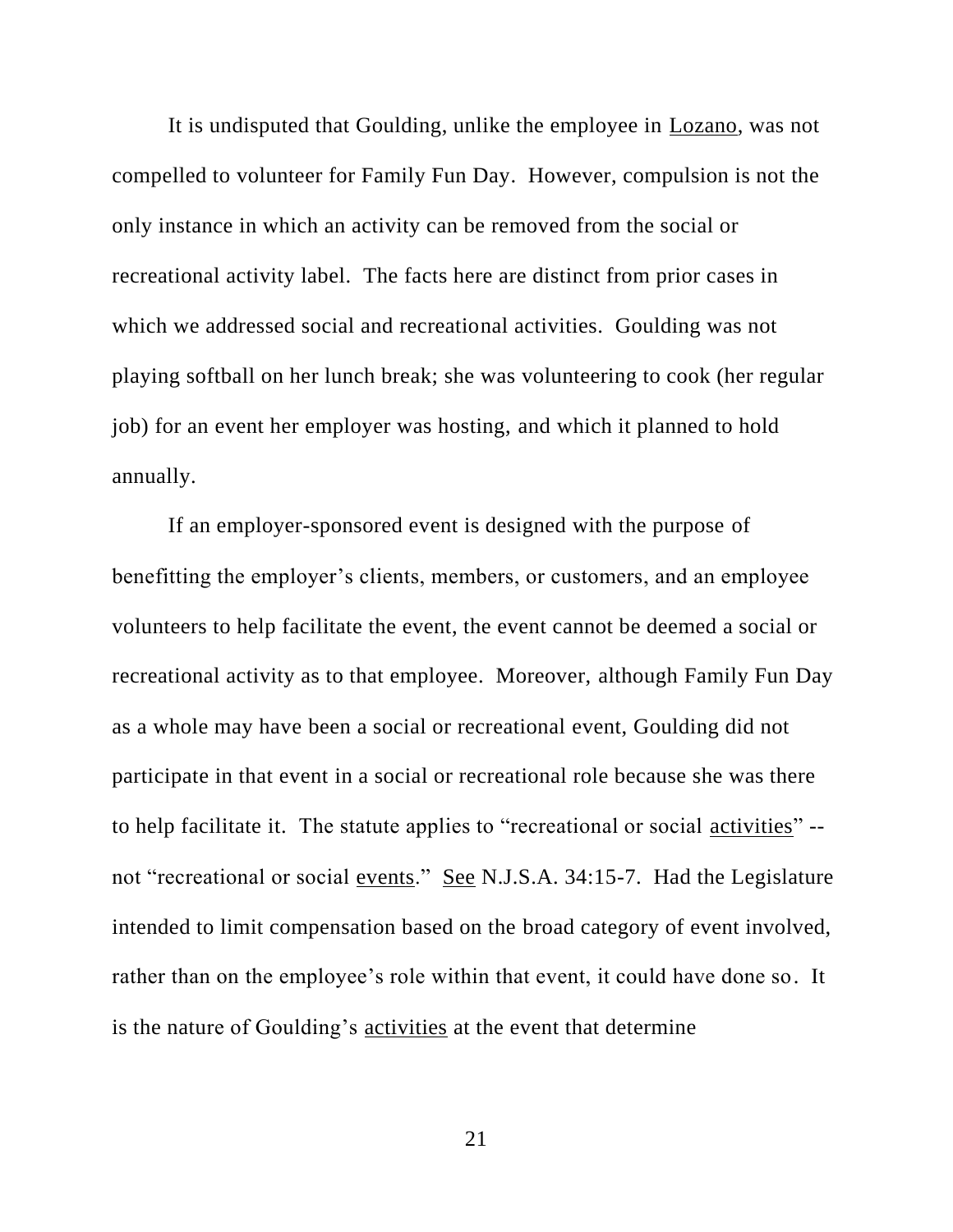compensability, just as employee compulsion -- not the character of the event -- was held to determine compensability in Lozano, 178 N.J. at 531.

In contrast to prior cases where the employees were participating in the social or recreational activity -- playing softball, golfing, or attending a picnic -- Goulding was facilitating Family Fun Day by cooking and preparing meals for clients of Friendship House, just as she does in her regular employment. Accordingly, Family Fun Day, as to Goulding, was not a social or recreational activity. And, because Friendship House has advanced no other applicable exception under the Act, Goulding's injuries are compensable.

### B.

Although our analysis could end there, we add that Goulding would also be entitled to compensation under N.J.S.A. 34:15-7 if her volunteer work at Family Fun Day could be deemed a recreational or social activity. N.J.S.A. 34:15-7 contains an exception to the general rule of no recovery for injuries sustained during a recreational or social activity that is (1) a "regular incident of employment," and that (2) "produce[s] a benefit to the employer beyond improvement in employee health and morale." Both prongs of that test are met here.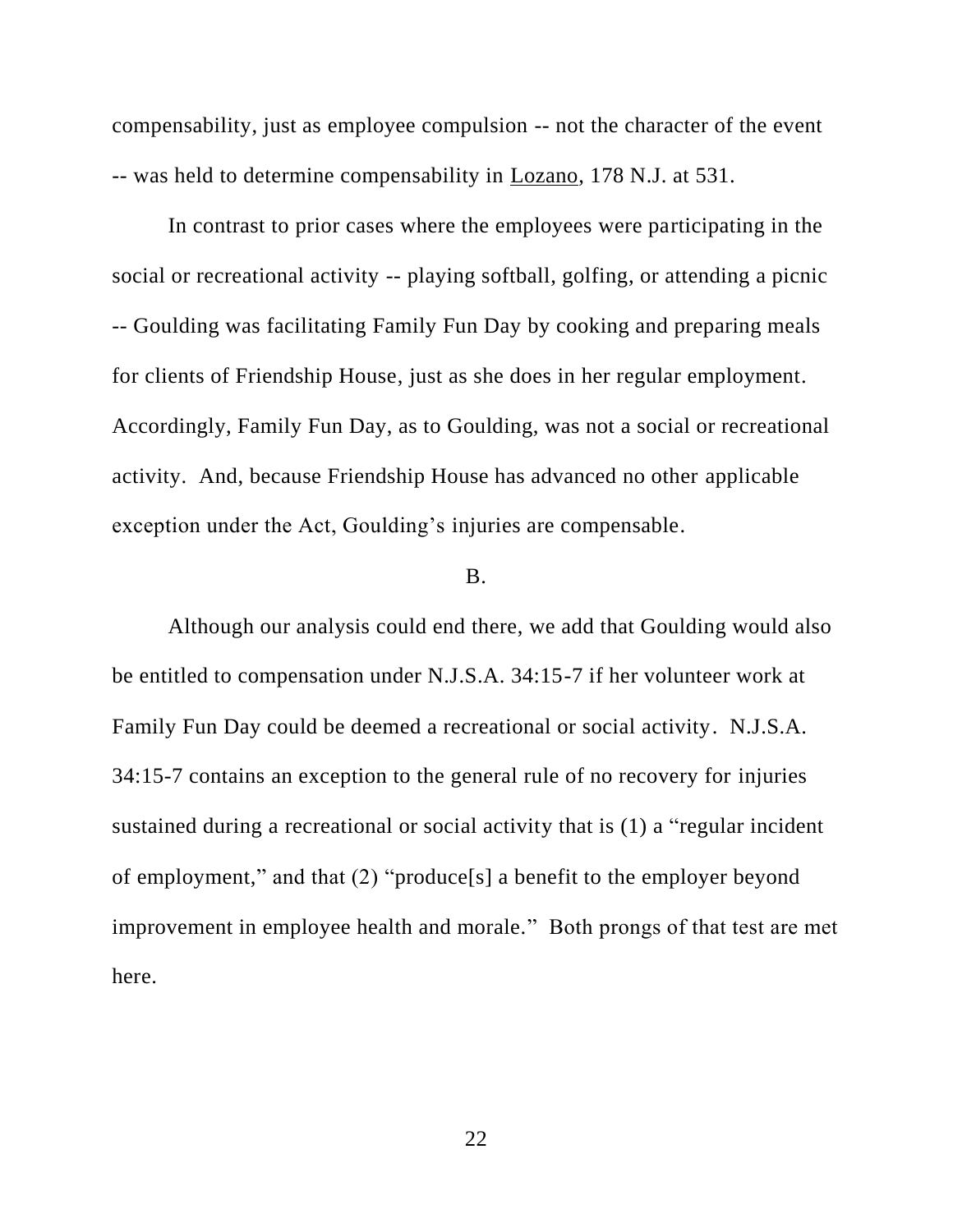The first prong of the exception requires a court to determine if the activity is a regular incident of employment.

Friendship House relies on Sarzillo in arguing that Family Fun Day was not a regular incident of Goulding's employment. In that case, the claimant was a journeyman-carpenter who was injured while playing "Ka-nocka," a paddle game similar to tennis, during lunch with other employees. 101 N.J. at 115-16. The employer was aware the employees played the game and had never attempted to object or stop it. Id. at 116.

As to the claimant employee, we determined playing "Ka-nocka" was not a "regular incident of employment" -- even under a liberal construction of the Act -- because he chose to play the game of his own accord, when he could have spent his lunch break doing whatever he liked. Id. at 121. Additionally, the employer did not "contribute to, participate in, or encourage the activity, much less compel employees to engage in it"; it was not a "recognized customary lunchtime recreational activity"; and it was essentially just an activity periodically engaged in by employees. Ibid. There was no evidence of sponsorship, and there was no "work-connection, incidence and conditioning, let alone compulsion" to make this a regular incident of employment. Id. at 121-22.

1.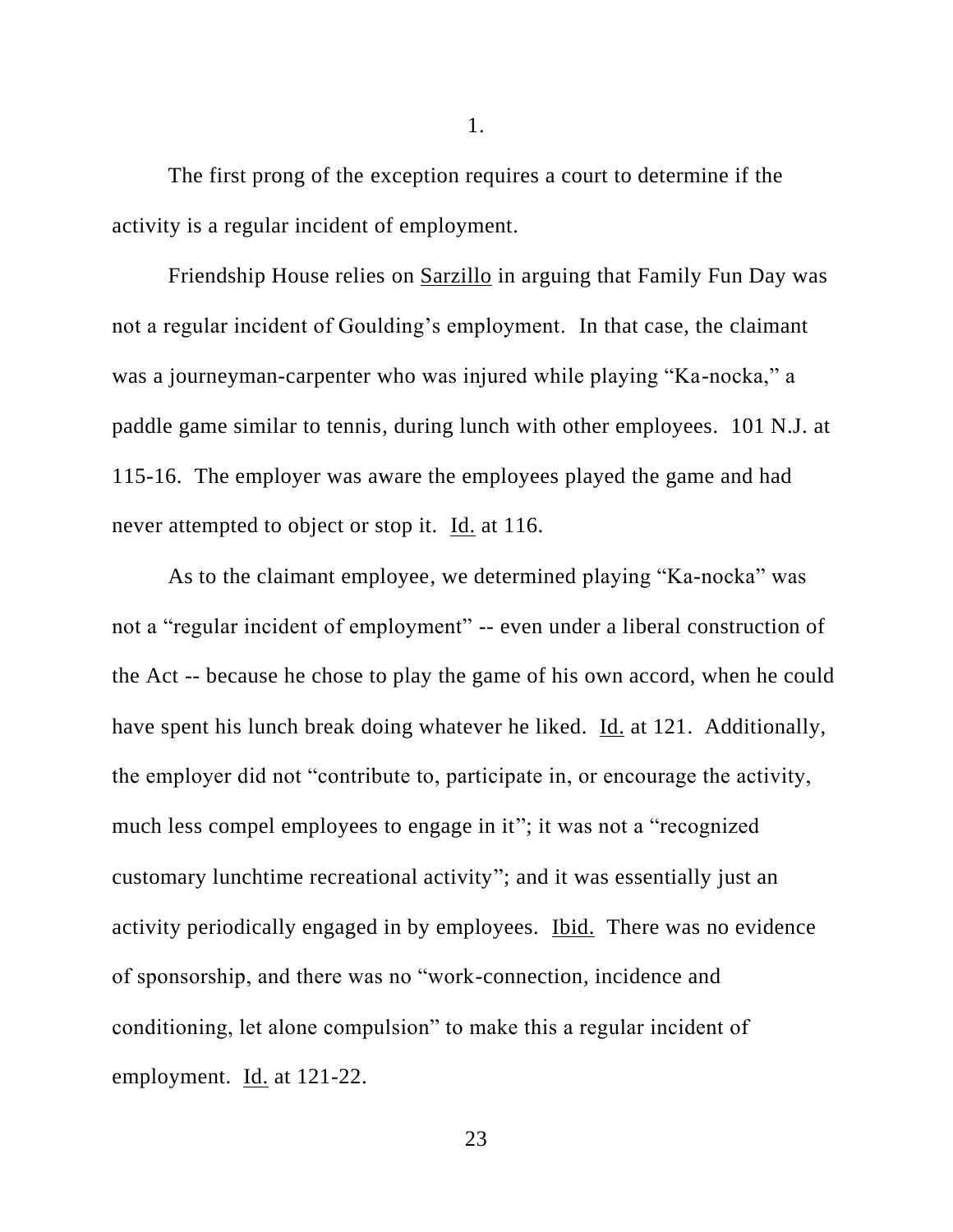The vast disparities between the Ka-nocka game in Sarzillo and Family Fun Day here highlight precisely why Goulding's volunteer work at that event was a regular incident of her employment even though the event was noncompulsory and was held outside of her standard working hours.

First, regardless of the voluntariness of her participation and that she was not being paid, Goulding would not have attended the event and would not have been injured but for Friendship House's request for volunteers at the event. Moreover, the event took place on the Friendship House property and was organized and sponsored by Friendship House and advertised by Friendship House to its clients. Friendship House's active involvement in and complete control over Family Fun Day is the polar opposite of the employer's laissez-faire approach to the employee-initiated Ka-nocka game in Sarzillo.

Further, unlike the spontaneous and sporadic Ka-nocka games in that case, Family Fun Day was designed to be a recurring "annual" event. Indeed, Family Fun Day can be considered "customary" just like a lunch, coffee, or cigarette break and was sufficiently related to the employment. See Tocci, 28 N.J. at 593 (finding that a daily softball game played between employees "quickly became customary" and "was thereafter incidental to employment"). This is particularly true for Goulding, who volunteered to cook at the event in keeping with her regular employment position at Friendship House.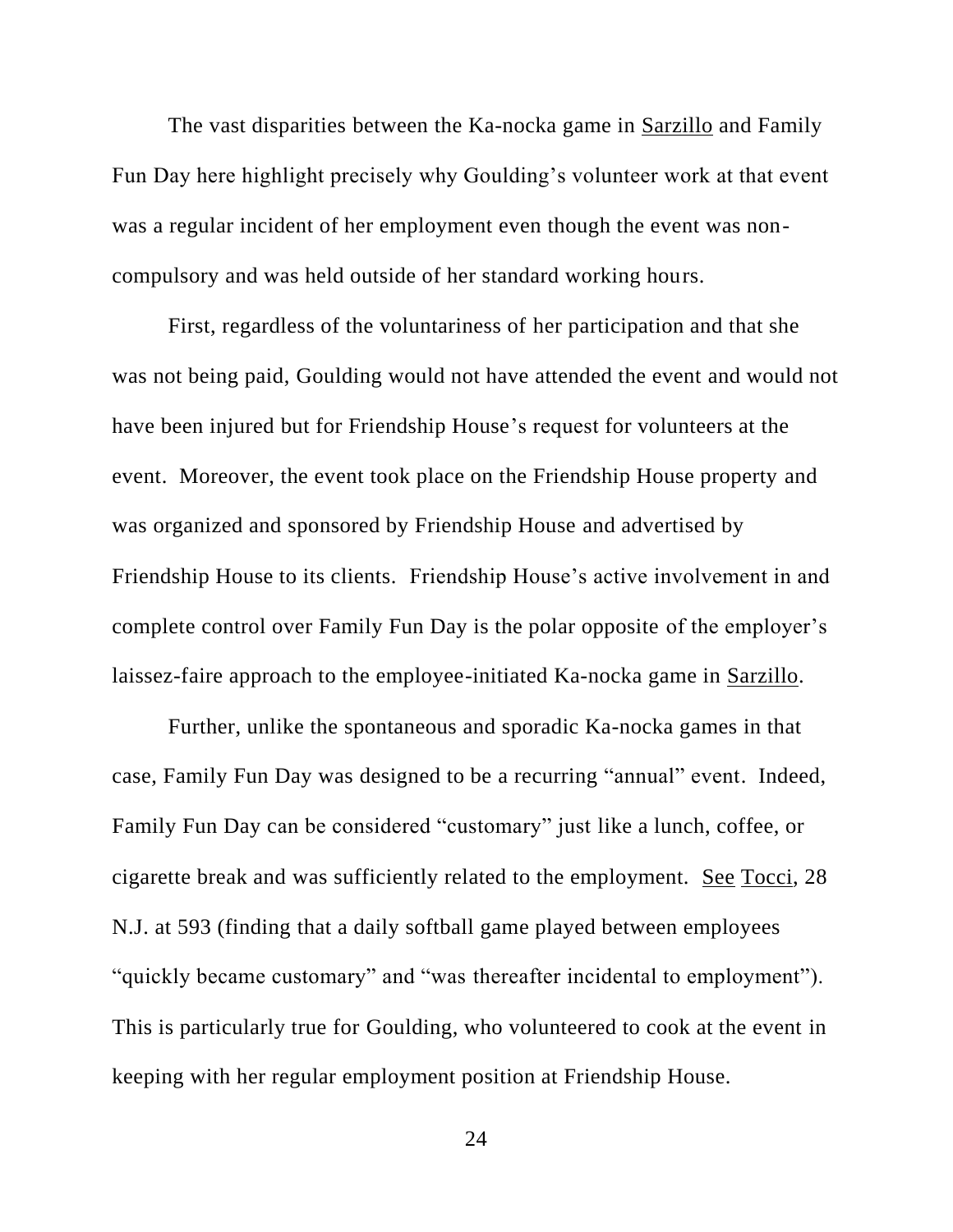It is significant that Friendship House needed volunteers for Family Fun Day. Given the Act's liberal construction in favor of compensation, it is difficult to imagine that the Legislature intended to preclude compensation for injuries sustained by an employee who was volunteering at the employer's behest to assist in facilitating an employer-sponsored event designed to celebrate the employer's clients.

Against this specific factual backdrop, we conclude that Goulding has satisfied the first prong of the exception set forth in N.J.S.A. 34:15-7.

2.

The second prong of the test set forth in N.J.S.A. 34:15-7 requires a court to determine whether the social or recreational activity "produce[d] a benefit to the employer beyond improvement in employee health and morale." Sarzillo, 101 N.J. at 115 (quoting N.J.S.A. 34:15-7).

As with the first prong, we find guidance in Sarzillo about what circumstances fail to satisfy the second part of the test -- guidance that quickly reveals Goulding has satisfied the exception. Notably, we concluded in Sarzillo that there was no "benefit to the employer beyond improvement in employee health and morale" because there was "no advertising, no uniforms with company logo, no publicity through newspaper listings of league standings, no admission to the general public -- in short, there was no benefit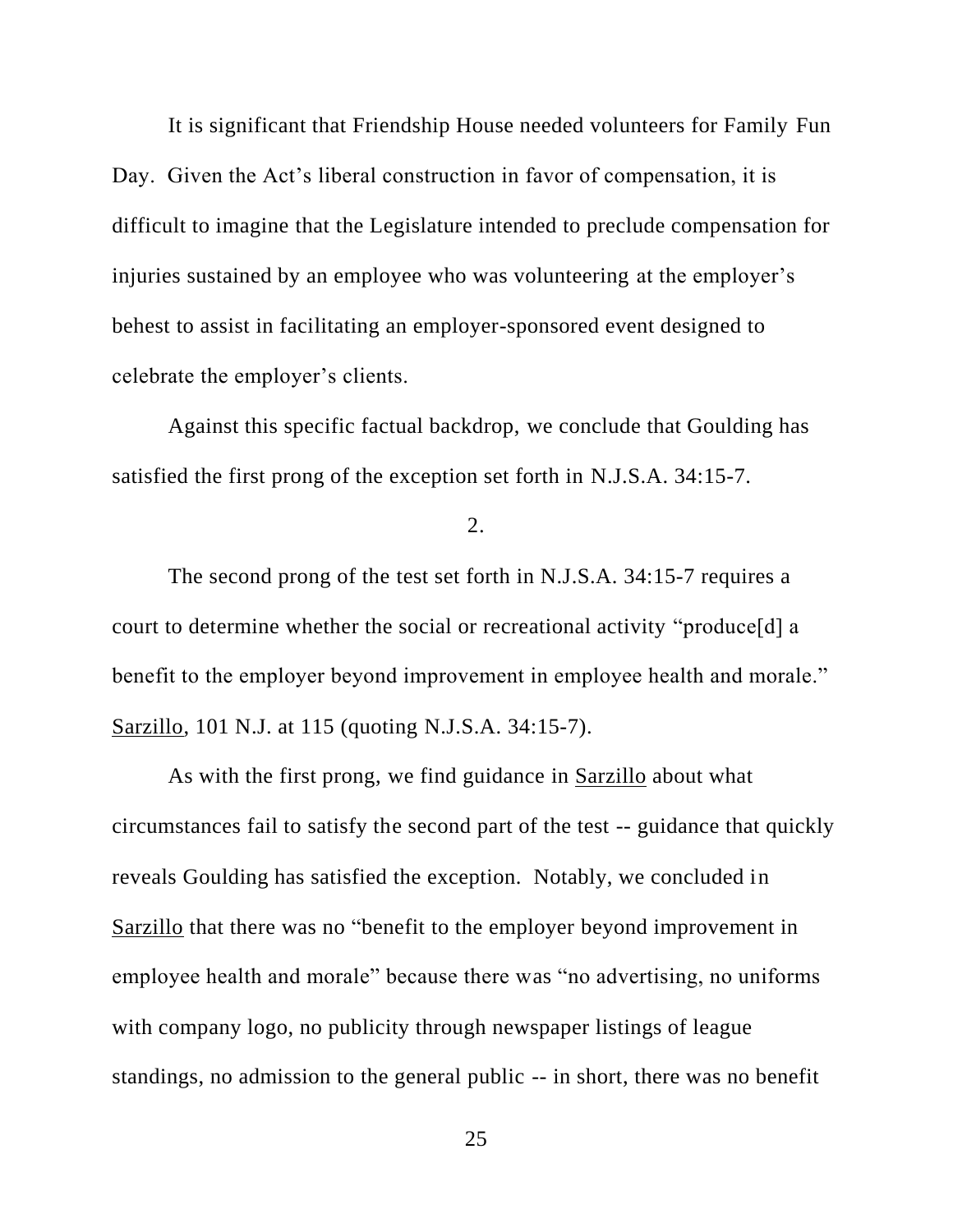to the company from improved public relations and consumer good will." Id. at 122 (distinguishing Complitano, where the employer derived a benefit both to morale and through advertising).

As to the benefits derived from Family Fun Day, we first note there is little evidence to suggest Family Fun Day improved employee health and morale, especially considering there is nothing in the record suggesting employees and their families were invited to attend as guests. Any benefit the event had to employee health and morale was incidental to the event, not the driving force behind it. We would be hard-pressed to conclude that an event designed for the employer's clients, and not for its employees, has the primary and sole purpose of improving employee health and morale.

Moreover, even though Family Fun Day was not a fundraiser, Friendship House still received a benefit. The event had the stated purpose of celebrating clients or members, their families, and the community. An obvious side effect of that is there will be those who rightfully think that Friendship House is doing good work and will be more inclined to help out in whatever way they can as a result of that favorable impression. Thus, just as the employer in Complitano, Friendship House received the "intangible benefits" of promoting itself and fostering goodwill in the community. Last, the experience enjoyed at Family Fun Day by the clients and their families -- the very people